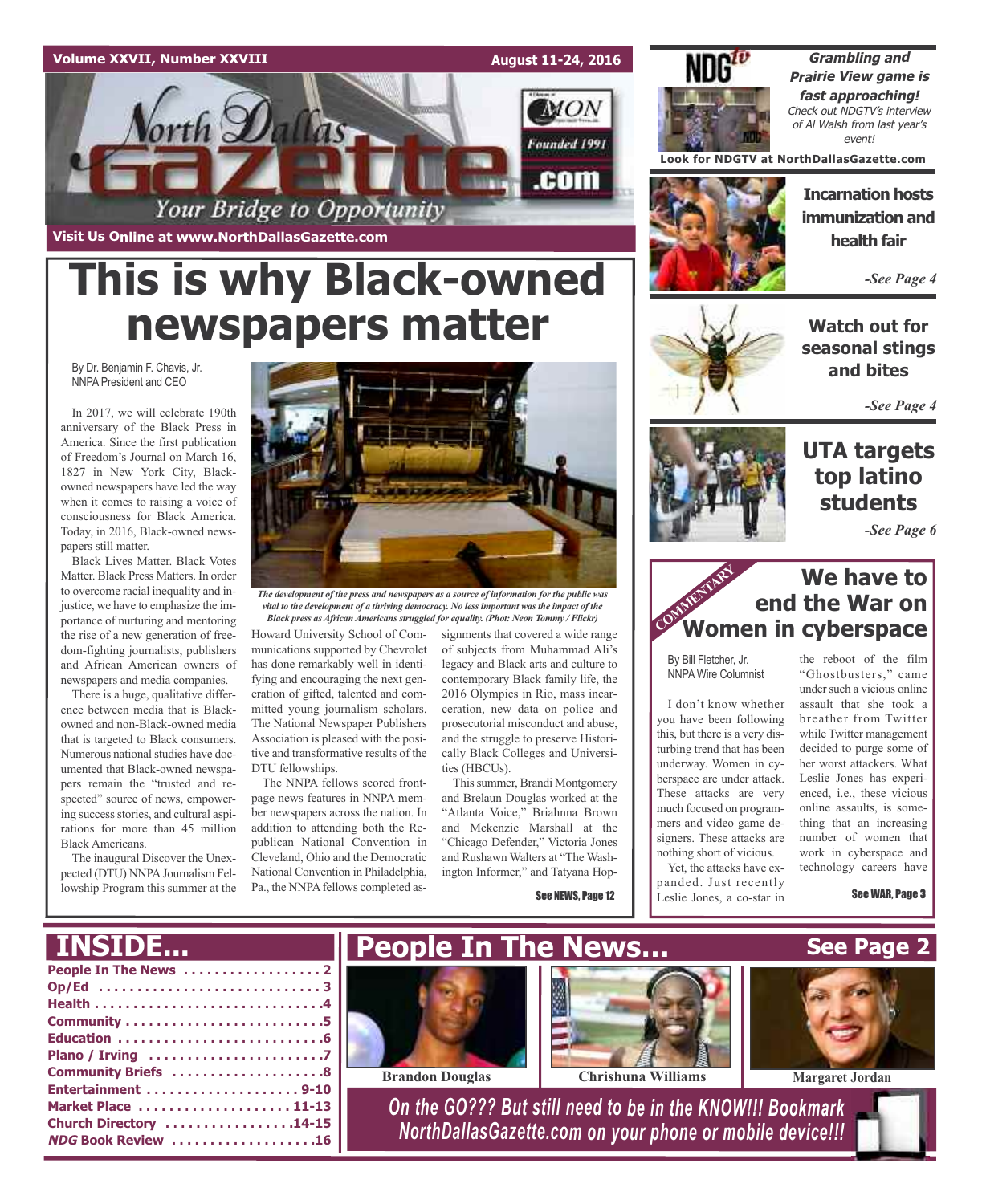with my band

**ject is:** English

strong

of my choice

ing, producing music, and playing the harmonica **The three words people use to describe me are:** calm, diligent, and creative **I'm most proud of:** being able to perform music

**My favorite school sub-**

**The two people I'd most like to meet are:** Barack Obama and Louis Arm-

**When I finish school:** I plan to: continue my academic career at the college

**The best book I ever r e a d w a s:** *T h e L a st Olympian* by Rich Riordan

## **Brandon Douglas**

Brandon Alan Douglas is the son of Mr. Gregory and Mrs. Robbie Douglas. He is the maternal grandson of Mrs. Oreler and the late Mr. James Murry. He is the paternal grandson of Mrs. Shirley and Charles Hill. He has one younger sister, Ryan Elise.

Brandon has graduated from Lakehill Preparatory School. While at Lakehill, Brandon distinguished himself on the Headmaster's Honor Roll since ninth grade and in leadership roles across a wide range of activities. He served as



Lakehill Student Council President and organized Lakehill's Warrior Outreach Organization, a student-run project that plans community service for high school students.

### **Chrishuna Williams**

The Olympic Games in Rio de Janeiro, Brazil, are exciting times for us supporting the teamUSA. Learn who is not just representing our country, but also representing us from the Dallas/Fort Worth area.

#### **Chrishuna Williams**

Sport: Track and Field / Event: 800-meter

Chrishuna currently lives in Dallas, Texas. She is a NCAA Division I All-American for the Arkansas Razorbacks (University of Arkansas) and transitioned from running 400 meters to 800 meters in 2015 as a senior. She hit the mark of



1:59.59 in 800 meters, July 4th of 2016, to stamp her passport to Rio de Janeiro. Her majors are human de-

velopment and life science. The women's 800 meters

first event is on Wednesday, Aug. 17, at 8:55 am. Semifi-

Additionally, Brandon was an active debater with YMCA's Youth and Government where he earned Distinguished Delegate and played on Lakehill's varsity football team since ninth grade, earning 1st TeamAcademic All-State two years in a row. Brandon also served as Lakehill student ambassador during open houses and school tours for prospective students.

He is an active youth leader at his church, Bethel Bible Fellowship in Carrollton and is a counselor and music ministry participant at MidSouth Covenant Christian summer camp.

Creative expression is

at 7:15 p.m.

**Madison Kocian**

part of Brandon's personality and he has performed in many musicals and plays.

Brandon placed second in the Texas Association of Private and Parochial Schools District Competition for Duet Acting. Discovering a love for music, Brandon co-founded the hip-hop, pop band "[sic] muzik" and began performing, producing, and recording music. Last April, Brandon and his bandmates won the House of Blues: Bringin' Down the House competition with their song "200" and were selected to perform live at the House of Blues along with three other

emy in Plano, Texas.

already! She was the first in the qualifying individual event of uneven bars with the score of 15.866. Madison will be competing in the individual event finalsAug. 11 at 2 p.m, and also in the women's uneven bars final Aug.14 at 2:20 p.m. The women's team final is Aug. 9 at 2 p.m.

**Courtney Okolo**

Sport: Track and Field / Event: 4×400 meter Courtney was born in Dal-

las, Texas. She currently resides in the city of Carrollton, Texas. She ran for the University of Texas and set an

bands from Dallas/Fort Worth.

In his free time, Brandon enjoys producing music, playing the harmonica, painting, watching

Netflix, relaxing, and hanging out with friends.

Brandon plans to attend University of Southern California or New York University and double major in Recording Arts and English while minoring in French studies. Brandon also hopes to study abroad to expand the scope of his learning and ultimate pursuit of a career in the music business.

**Meet Brandon My hobbies are:** paint-

American collegiate record in the 400 meters when she won the Big 12 Outdoor Championships with the mark of 50.03 seconds.

Courtney has represented the US at the Pan American Junior Championships of 2013, in the NACAC championships of 2015, and in the World Indoor Championships of 2016 in Portland, Oregon.

She majored in exercise science and minored in African andAfrican Diaspora studies.

The first 4×400 relay in on Friday, Aug. 19, at 6:40 p.m and the final will be on Saturday, Aug. 20, at 8:00 p.m.

**Michelle Carter** Sport: Track and Field / Event: Shot Put

Michelle is a University of Texas graduate and 2006 National Collegiate Champion that resides in Ovilla, Texas. The Olympic games are not new to Michelle; she has competed in the 2008 Olympic Games, and she finished fifth in the 2012 Olympic Games in London. She just won a gold medal at the World Indoor Championships of 2016 in Portland, Oregon, and earned a bronze medal in the World Championship of 2015 in Beijing, China.

*For more info on DFW athletes, go to our website at www.northdallasgazette.com.*

### **Margaret Jordan**

IRVING –Apresident/CEO of Dallas Medical Resource since 2004, Margaret H. Jordan was announced today as the DFW Hospital Council's (DFWHC) 2016 recipient of the Distinguished Health Service Award. The honor will be presented during DFWHC's 68th Annual Awards Luncheon, October 18 at Arlington Convention Center.

"Margaret's career in North Texas healthcare and her dedicated involvement in the community make her one of the most deserving recipients in the history of the award," said W. Stephen Love, president/CEO of DFWHC. "Her commit-



ment, volunteer work and voice for social change have been instrumental in improving healthcare and patient safety in Texas."

A founding director of the National Black Nurses Association, Jordan has also served as the president/CEO of the Margaret Jordan Group and was executive vice president of corporate affairs at Texas Health Resources from 2000-2006.

Jordan has earned many awards for her work including the 2012 Dallas Historical Society's Community Service Award, the Dallas County Medical Society Health Award and the Alumni of the Year Award from the University of California Berkeley. She has been a director of multiple organizations including the American Hospital Association, the Texas Hospital Association, the Metropolitan United Way and the YWCA.

Jordan is also a direct descendant of Paul Jennings, U.S. President James Madison's enslaved manservant. Jennings served Madison

throughout the president's lifetime. His historical memoir, "A Colored Man's Reminiscences of James Madison" published in 1865, is considered the first-ever book about life in the White House.

The Distinguished Health Service Award has been bestowed annually for 68 years. Since 1948, residents of the Dallas/Fort Worth area have been honored for their dedication and support of healthcare including Dr. Merlyn Sayers (2015), Dr. Wright Lassiter, Jr. (2014), Senator Florence Shapiro (2013), T. Boone Pickens (2012), Mayor Mike and Rosie Moncrief (2011), Ray and Nancy Ann Hunt

See JORDAN, Page 13



Sport: Gymnastics Madison is a native Texan, from Dallas, artistic gymnast.

2016 Rio Olympics will be her first Olympic games representing the U.S women's gymnastics team. But she has plenty of experience with international competitions; Madison is the 2016 U.S uneven bar silver medalist and 2015 U.S uneven bar champion.

Madison still resides in Dallas, Texas, and went to high school at Spring Acad-

nals are on Thursday, Aug. 18, at 7:15 p.m and the finals will be on Saturday, Aug. 20, Madison started killing it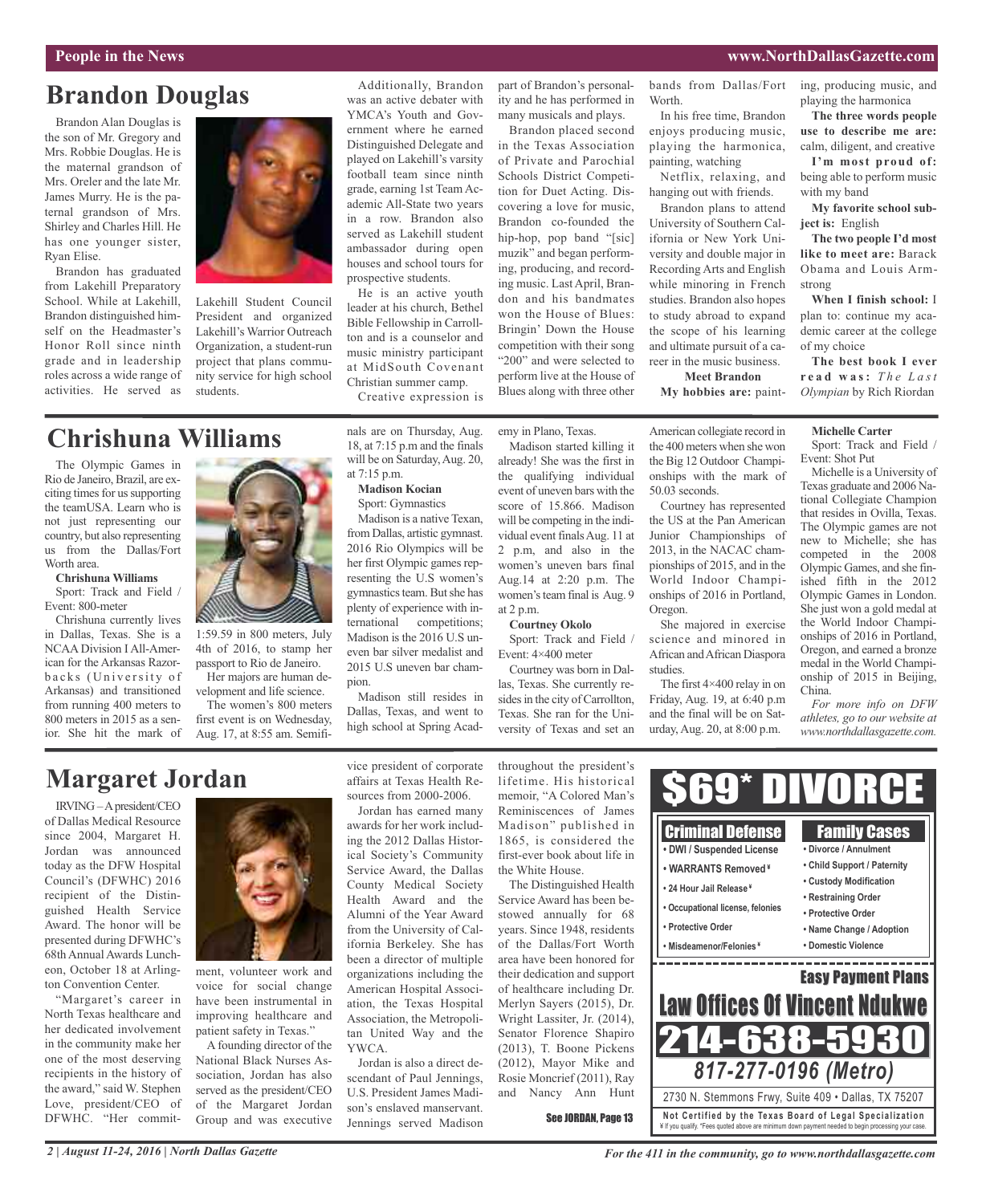#### **www.NorthDallasGazette.com Op-Ed**



*North Dallas Gazette assumes no responsibility for unsolicited material and reserves the right to edit and make appropriate revisions.*

#### *"Do what you say you are going to do ... when you say you are going to do it.*

**Publisher's Office:** publisher@northdallasgazette.com

**Sales Department:** marketing@northdallasgazette.com

#### **Editorial Department:**

editor@northdallasgazette.com

#### **Online:**

www.NorthDallasGazette.com www.twitter.com/NDGEditor www.facebook.com/NorthDallasGazette www.pinterest.com/NDallasGazette

### STAFF

**Chairman Emeritus** *Jim Bochum 1933 – 2009*

> **Religious/ Marketing Editor** *Shirley Demus Tarpley* **Published By**

*Minority Opportunity News, inc.*

**Web Master** *Todd Jones*

**Special Projects Manager** *Edward Dewayne "Preacher Boy"Gibson, Jr. James C. Allen*

#### **Community Marketing** *Nina Garcia*

#### **Advisory Board:**

*John Dudley Myrtle Hightower Fred Moses Annie Dickson Cecil Starks Willie Wattley Coty Rodriguez-Anderson B. J. Williams Denise Upchurch Barbara Simpkins, ADviSORy BOARD SECRETARy*

### **Advisory Board** *David Wilfong*

### **Committees:**

*Public Relations Planning and implementation* Cecil Starks, CHAIRPERSON *Business Growth Referral*

John Dudley, CHAIRPERSON

*Program Policy Development* Annie Dickson, CHAIRPER

*Quality Assurance* Myrtle Hightower, CHAIRPERSON Coty Rodriguez

**Readers react to recent NDG headlines**

*Issues of protests, law enforcement, and the relationship between the two have dominated headlines in recent months throughout the country. Stories relating these matters in recent days have drawn a lot of comments from readers at the NDG website. (Photo: Amir Aziz / Flickr)*

**On the NDG editoria regarding support for both BLM and the police**

Kudos and accolades!!!!….well spoken truth!!!! I wonder if the Dallas Morning Snooze would wake up long enough to print this. *-Anonymous*

Having communicated with "those in charge" who say "they're not in charge" and having documented a complete set of facts about the Black Lives Matter movement, I have much say.

The BLM founders recently wrote that they didn't want our group in Pittsburgh to be a part of their network because our focus is "ENDING GUN VIO-LENCE IN PITTS-BURGH!"

The BLM Founder explained: "their focus is centered on the leadership and experiences of black, queer and transgender women and gender non-conforming people." Is their efforts really a "fight for gay and transgender rights.'

Thereafter, they staged BLM events in Pittsburgh with "a majority white, gay and lesbians group that joined together with local political sellouts." It was clearly an effort to upstage what we have been doing for more than two (2) years.

### **WAR,** continued from Page <sup>1</sup>

been living through for be the exclusive territory of years. Subterranean assaults carried out in the dark of night that make life miserable for their targets have become a current feature of our times. This has expanded so much so that it has even become part of popular culture, such as a plotline of one of the "Law & Order" franchises.

What is motivating these attacks? These attacks are acts of misogyny, pure and simple. They are being carried out, quite blatantly, by men who believe that there are certain fields that should

men. As a result, they want to carry out what can only be described as the "gender cleansing" of different fields, with technology being one of them. Yet, as is the case with Leslie Jones, these cyber assaults are not limited to women in that work in technology.

Nonetheless, this new "AGENDA" appears to be exactly the ideological errors critics identify as proof that the "moral crusade" lacks the ability and competency to lift things to the

IT IS WHAT IT IS BE-CAUSE THE NATIONAL MEDIA HAS CATA-PULTED UPWARD A FEW POLITICAL INSID-ERS AS BLM LEADERS. To be taken seriously by policymakers the new "AGENDA" should have been more focused and less

They are demanding everything but the basic fundamentals necessary to address impoverish black neighborhoods and the black boys and girls struggling to survive (epidemic gun violence, excessively high unemployment, low

next level.

"wild-eyed."

In the late 1990s, I noticed something which I coined "The Wizard of Oz Phenomenon." In essence this took the form of people developing one personality when they were behind a keyboard and another in real life. I enskill levels, abject poverty, and the like).

For some reason the media and political establishment allows just the uninformed and most belligerent to do the talking for the BLM movement.

Again, these BLM leaders who say they are not BLM leaders, are benefiting financially by taking advantage of our local BLM issues. They show up at the local demonstration with no plan, no vision, no centralized platform and could care less about local black lives.

However, as the "BLM network" recognized by the national media they are given financial support to promote "the leadership and experiences of black, queer and transgender women and gender non-conforming people," and not the issues

countered people who were rude, arrogant and intolerant over the Internet, yet when you would meet them in person they would be nothing short of a cuddly teddy bear. I believe that "The Wizard of Oz Phenomenon" has expanded and it has become the means through which some very mean-spirited, arrogant men have decided to conduct a war against women. Hiding behind the "curtain" of the Internet, they harass women to the point that some have decided to abandon their field of interest entirely, simply because they have concluded that the harassment is

important to local BLM groups.

*- Todd Elliott Koger (Local Organizer of BLM Activity in Pittsburgh for more than two years)*

#### **On the story about Grand Jury selection...**

I can agree with the commissioner – all that is necessary is for the people to get up and do IT. However, IT is not as simple as just voting. Many other tools can/should and will be used to establish unbiased justice and power for the majority of the people. Currently, so many things are stacked against true majority rule as well as being stacked against unbiased justice for the majority. The "profit motive" which gives power and justice to those who have money needs to be restricted. The economic institutions which empower the rich and shortchange the poor in so many ways need to be changed/destroyed.

I have high hopes for the positive difference that a new grand jury selection system will bring. But as long as cops, prosecutors, judges and politicians have a biased respect for rich institutions of corruption as opposed to the principles of justice and righteousness, we will have the same old

#### See GLOBAL, Page 5

not worth it.

So, here is my proposal. There are some good hackers out there. I think that there is a need to develop a battalion of such hackers who are interested in bringing a halt to this online misogyny. Their assignment, should they choose to accept it, would be to search out, identify and publicize the existence of these harassers and, as they say, return the favor.

Any volunteers?

*Bill Fletcher, Jr. is a talk show host, writer and activist. Follow him on Twitter, Facebook and at www.billfletcherjr.com.*

*The North Dallas Gazette, formerly Minority Opportunity News, was founded in July 1991, by Mr.Jim Bochum and Mr.Thurman R. Jones. North Dallas Gazette is a wholly owned subsidairy of Minority Opportunity News, Inc.*



**Editor** *Ruth Ferguson*

*Margaret Freelon*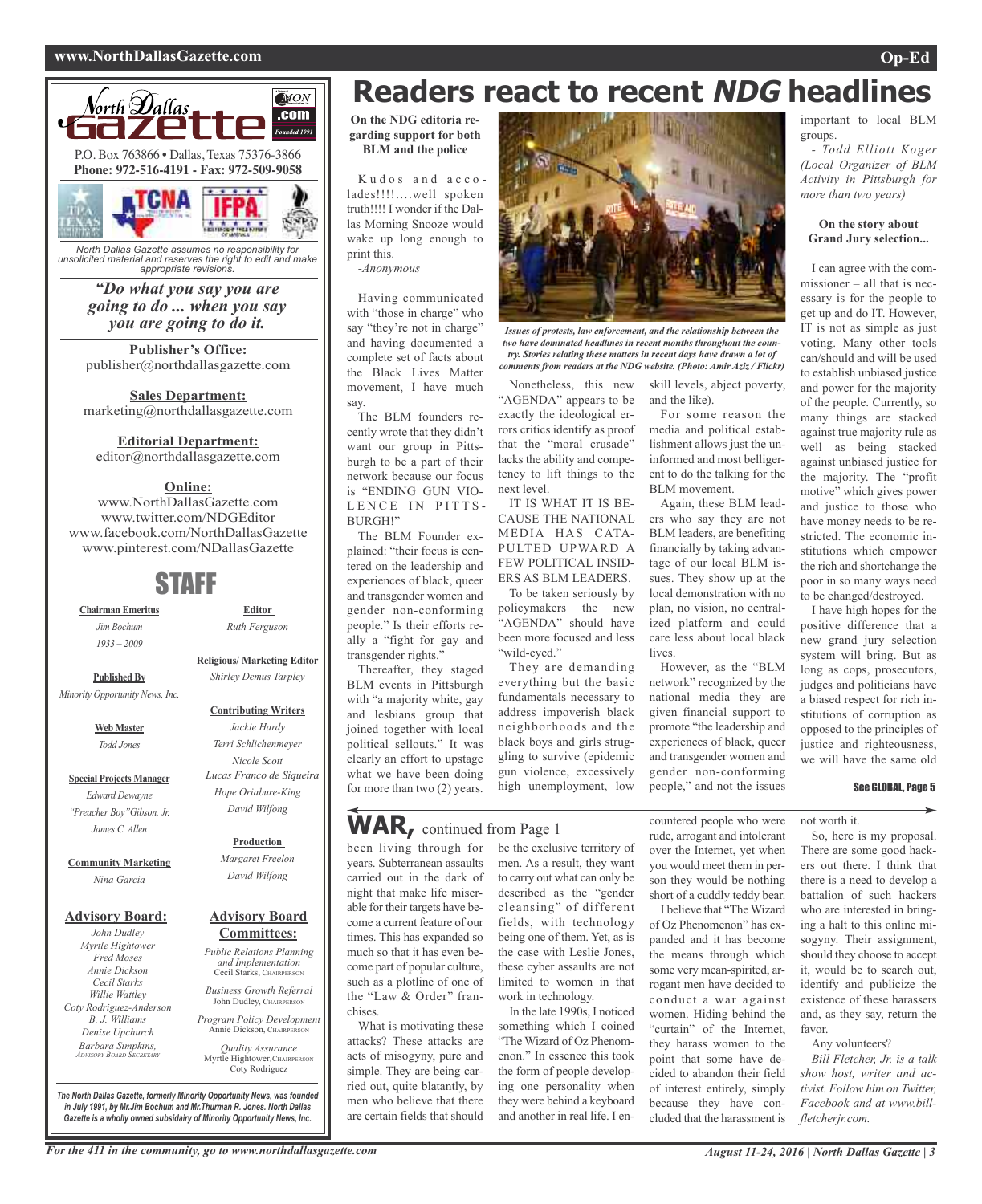#### **Health www.NorthDallasGazette.com**

# **Church of the Incarnation hosts last free immunization clinic and health fair before school starts on Aug. 20**

Immunizations by the Caring For Children Foundation Care Van will be offered on Saturday, August 20 from 1-3 p.m.

Located at 3966 McKinney Avenue, just north of Blackburn Street, Church of the Incarnation Episcopal hosts a Free Back to School Immunization Clinic. The event is free to the public and is an easy way to bring your child's shots up to date. It is sponsored by Church of the Incarnation with immunizations provided by Texas Care Van.



Also participating are the Dallas County Medical Society Alliance, The Dallas Police Central Neighborhood Patrol, Texas A & M School of Dentistry, and North Dallas Shared Ministries. Meningitis and whooping cough vaccines will be included in the vaccines offered. Free student sports physicals will also be served. Participants need to bring their immunization records.

• Free Immunizations

- Free Participation/Sports Physicals
- Free Dental Exams

• Free Eye Exams

Immunizations are important, Safe, and Effective Vaccines are free to: Children and students 2 months old to 18 years of age, Medicaid eligible, Uninsured: a child with no health insurance coverage, American Indian or Alaskan Native, Underin-

given. First come, first sured (a child whose health course at the Health Fair. coverage does not include vaccines).

**Vacinate Before You Graduate - free**

**meningitis vaccines** The clinic will feature the

immunizations, a Zumba class, an "Ask the Doctor" booth, free sports physicals and other health information. A soccer ball give away, bicycle with helmet give away will also take place with a limited number of donations. The Dallas Police Central Neighborhood Patrol Office will sponsor a bicycle safety

The Mounted Patrol, Mc-Gruff the Crime Dog and Police Low rider will also be there the day of the event. Young Chevrolet will be providing reusable grocery bags

for the event. Any inquiries about the above event should be directed to Sandy Secor, genesisv1@earthlink.net, 214- 914-1638;Anne Mackintosh, 214.217.5632, amackintosh@incarnation.org, about the Health Fair for vaccine information.

### best not to try any home **North Texas Poison Center cautions about summer bites, stings**

Summer means spending more time outdoors and more chances you'll come across creepy crawlers, bugs and even snakes that can leave you with a nasty bite or sting.

While such encounters may be inevitable, experts at the North Texas Poison Center at Parkland emphasize learning how to protect yourself from bites and stings can help keep you safe. Coming in contact with one of these culprits usually results in an initial sharp pain, often followed by your skin's angry reaction to the bite or sting. While causing some discomfort, most bites and stings are not dangerous. But if you happen to have a severe allergic reaction, the result could be deadly, experts warn.

"People need to be ready for summer because bugs love heat and moisture and when both are in abundant supply, that leads to high populations of insects – from mosquitoes to bees, flies and fleas," said Mike Yudizky, Public Health Education Manager at the North Texas Poison Center located at Parkland Health & Hospital System. "Prevention is always the best medicine. It's important to recognize the kinds of insects and other critters that bite and sting in order to avoid them. And, if you do happen to get bitten or stung, you should know what to do."



Most bites are a defense against a perceived threat, so it's best to stay away from nests and hives. If you do get bitten, the severity of the bite and symptoms determine how you treat it. First, don't scratch. Scratching can cause the site to become infected. When venom is injected into the body through a bite or sting, the body's immune system responds and usually results in redness and swelling. Other responses can include itching or soreness.

Among the insects that can produce painful stings are bees and wasps, yellow jackets, fire ants and scorpions. While many people fear spiders, the good news is that most spiders are not dangerous. But there are a couple of notable exceptions in Texas – the black widow and the brown recluse, usually found in dark areas.

"While both of these spiders are likely to run away when disturbed, they will definitely bite if they feel threatened," Yudizky said. "If you believe you have been bitten by a black widow or brown recluse, you should call the specialists at the North Texas Poison Center right away."

While seldom fatal, bites from these two spiders can result in fever, nausea, vomdia *Wikimedia* iting, headache, abdominal pain, joint pain or stiffness, Vikime and muscle cramps.

Other insects to look out for during the summer are mosquitoes, fleas, ticks and chiggers.

"Regardless of the insect, seek immediate emergency medical attention if the bitten person develops a severe reaction, such as trouble breathing or loss of consciousness," Yudizky said. "If someone has previously suffered a severe reaction from such a bite and has been prescribed an auto-injector of epinephrine, they should always carry that injector, especially when they are likely to come in contact with insects."

Using an insect repellent that contains DEET is an excellent way to keep many insects away. Wear hats and clothing that provide protection and choose clothes with neutral colors rather than brightly colored items that can attract some bugs. Keep food and drinks covered and avoid wearing perfume or cologne.

Snakes pose another potential threat outdoors in Texas. It's difficult to tell which snakes are venomous and which are not, so the best policy is to leave them alone, Yudizky said.

For any bite or sting, it's

remedies or treatment you may have read about online. Instead, contact the experts at the North Texas Poison Center by dialing 1.800.222.1222 for treatment instructions. The North Texas Poison Center recently received reaccreditation by the American Association of Poison Centers. This reaccreditation is valid for seven years.

To find out more about poison control, visit www.poisoncontrol.org. For additional information on services available at Parkland, go to www.parklandhospital.com.

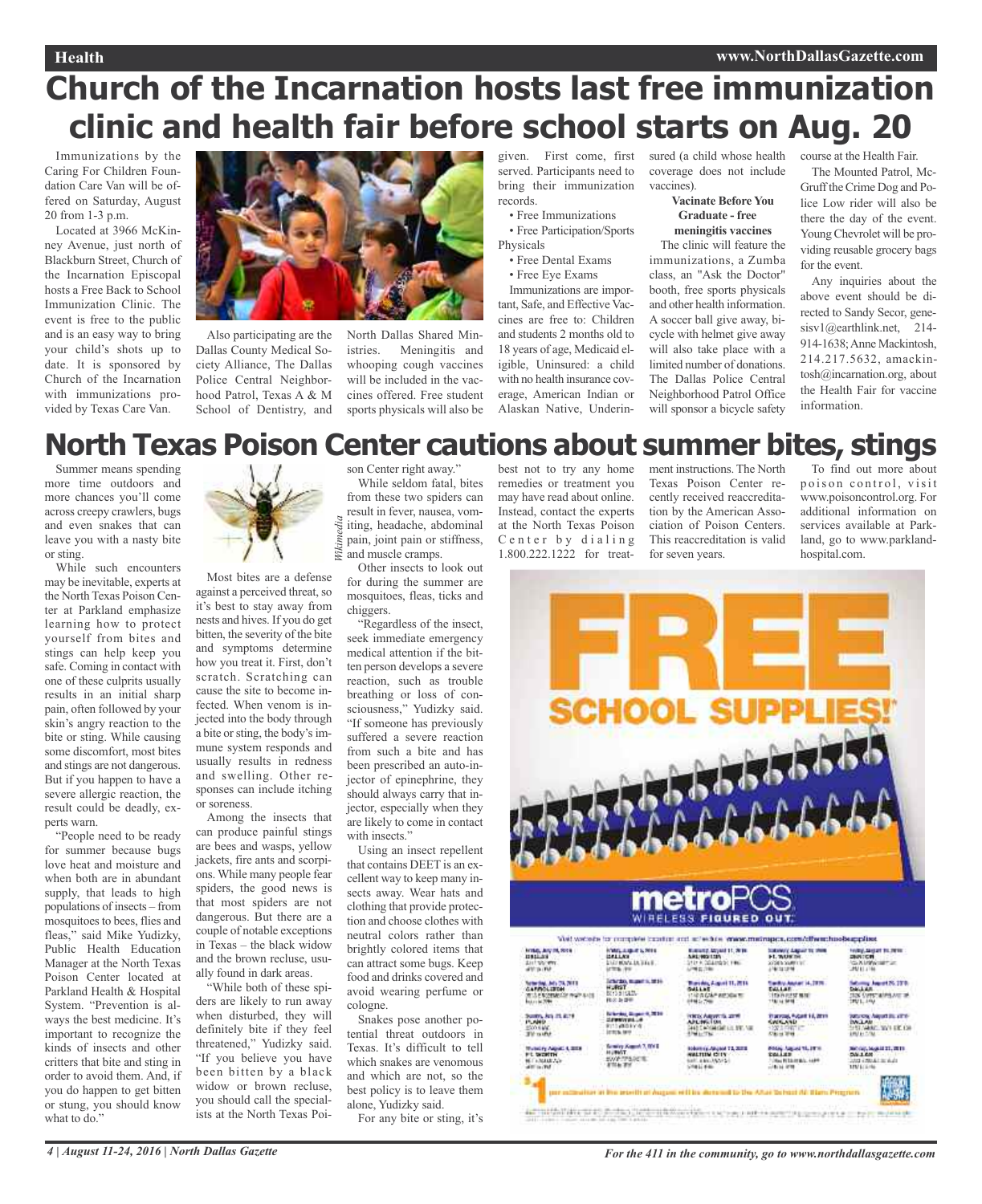#### **www.NorthDallasGazette.com**

#### **Community News**

### **Alpha Phi Alpha to Host Kenn Manous Alpha Honors Scholarship Gala**

The Rho Nu Lambda Chapter of Alpha Phi Alpha Fraternity, Inc., in conjunction with the Rho Nu Lambda Scholarship Foundation, will proudly host the Kenn Manous Alpha Honors Scholarship Gala Saturday, September 17, 2016, at the University of Texas at Dallas. During this fundraising event, the following community leaders will be honored for their

sacrifice and service to the greater Dallas area: Chelle Luper-Wilson, immediate past South Central regional director for Alpha Kappa Alpha Sorority, Inc.; Jennifer Stimpson, chemist and renowned STEM research doctor; Shawn Scott, founder of Cliff Kids Code; Kevin Mondy, founder of Project Still I Rise; and Jennifer Jones, National Pan Hellenic Council

(NPHC) national president. In addition, a deserving, male high school student will be presented a scholarship during the event.

Admission is \$50, which includes a five-course meal, musical entertainment and a silent auction. All event proceeds will support

the Rho Nu Lambda Scholarship Foundation. To purchase a ticket or ad, or to make a donation, visit www.squareup.com/store/rho-nulambda-scholarship-foundation.

The Rho Nu Lambda Scholarship Foundation is a  $501(c)(3)$ nonprofit organization that pro-

vides leadership training and development, and scholarship opportunities to disadvantaged, male students. Since its inception in 2011, the foundation has awarded thousands of dollars to students matriculating at postsecondary institutions.

### **Red Cross offering \$5 gift cards for much-needed blood donors by Aug. 31**

The American Red Cross is ex-More details are here. periencing an emergency need for blood donations – so to encourage people to donate this month, the Red Cross is offering donors an online code to claim a free \$5 Amazon gift card through Aug. 31.

Eligible donors can make an appointment to donate by visiting this American Red Cross website or downloading our free Blood Donor App, which is available for Apple iOS and Android devices.

### **Mid-Cities Chapter of The Links, Inc. Hosts 24th Annual Black-Tie Gala**

on Saturday, Aug. 20, 2016 at the Omni Dallas Hotel during the Mid-Cities (TX) Chapter of The Links Incorporated, A Knock-Out Affair: Round XXIV Black Tie Gala, their professionally sanctioned bouts will raise funds for the organization's multi-faceted community programs.

When the boxers take to the ring The annual dinner, dance is in its 24th year and has been expanded this year to include a raffle and casino gaming.

> "Our guests and sponsors have been very loyal to us over the years and we are incredibly grateful for their support," said Mid-Cities See LINKS, Page 16

### **DART hosting meetings to discuss Cotton Belt Regional Rail Corridor**

You are invited to a community meeting (listed below) to discuss the Cotton Belt Regional Rail Corridor project.

The Cotton Belt project was approved as part of the DART Transit System Plan in 2006, and has a current service implementation year date of 2035.

DART now has an opportunity to accelerate the project schedule by more than 10 years.

The meetings will include information on:

• Project history and background

• Proposed project schedule and funding sources

• Next steps for project development

**Meeting Schedule:**

**Wednesday, August 24, 2016** - 6:30 p.m.

Richardson Civic Center - 411 West Arapaho Road, Richardson, TX 75080

**Thursday, August 25, 2016** -

6:30 p.m.

Addison Conference Centre - 15650 Addison Road, Addison, TX 75001

**Monday, August 29, 2016** - 7 p.m.

Parkhill Junior High School Cafeteria - 16500 Shadybank Drive, Dallas, TX 75248

**Tuesday, August 30, 2016** - 6:30 p.m.

Event 1013 - 1013 East 15th Street, Plano, TX 75074 **Wednesday, August 31, 2016** -

6:30 p.m. Dallas/Fort Worth Airport Mar-

riott North 8440 Freeport Parkway, Irving

TX 75063

**Wednesday, August 31, 2016** - 6:30 p.m.

Plaza Arts Center - 1115 Fourth Avenue, Carrollton, TX 75006

View a Cotton Belt map and more information at www.dart.org/meetings/publicmeetings.asp?ID=606



*For the 411 in the community, go to www.northdallasgazette.com*

*August 11-24, 2016 | North Dallas Gazette | 5*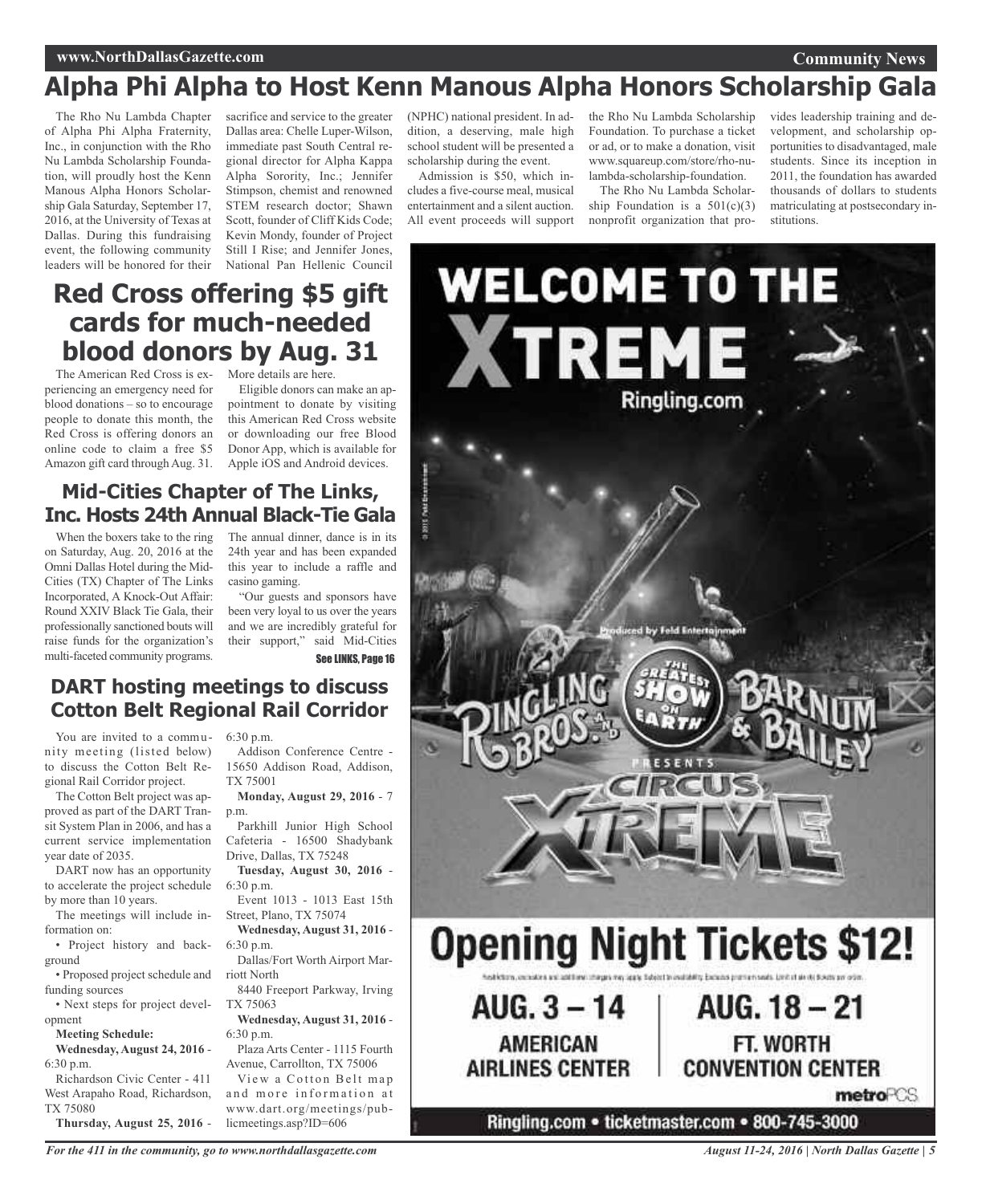#### **Education www.NorthDallasGazette.com**

# **UTA targets exceptional Latino students with ApplyUTA**

ARLINGTON -- The University of Texas at Arlington today announced ApplyUTA, an initiative to identify and assist exceptional college-ready students in the Latino community interested in enrolling at UTA for the 2016-17 school year.

Through ApplyUTA, students will have an opportunity to meet in-person with UTA faculty and staff knowledgeable about the recruitment, admissions, and financial aid process at a series of upcoming events on and off-campus.

"We believe in giving excellence every opportunity to succeed, and we want to partner with the Latino community, businesses and others to let Hispanic high school students in our region know that if they want to make their dreams of attaining a college education a reality, we're here to help them," said UTA President



*Students make their way down the mall in front of the UT-Arlington library on the first day of school. UTA is currently looking to bost enrollment of high-performing Latino students through the ApplyUTA program. (Photo: UTA)*

Vistasp M. Karbhari.

The first ApplyUTA event will be held from 6-8 p.m. Wednesday, Aug. 10 at the Latino Cultural Center, 2600 Live Oak St., Dallas. Students and their families will be able to receive help with financial aid applica-

tions, information about obtaining high school transcripts, and other items that must be processed for admission.

UTA will also provide the Residual ACT, free of charge, at 10 a.m. Aug. 10- 11 at University Hall, Room

morning shift (7 to 8 a.m.) and a one-hour afternoon shift (3 to 4 p.m.), for a total of two hours per day.

View a job description,

Drive. Registration is required at utatesting.timetrade.com . The ACT comes in two versions, Residual and National. The Residual ACT is only valid at the school where it is taken and scored.

Other community events focused on ApplyUTA will be held in Arlington, Carrollton-Farmer's Branch, Fort Worth, Garland, Grand Prairie, Irving, Lewisville and Plano. Visit www.uta.edu/admissions/ap plyuta soon for more information. Join the conversation on Twitter using #ApplyUTA.

"Many students have already started the application process for admission to UTA, but for countless reasons, didn't complete it," said Dara Newton, executive director for University Recruitment. "We are mounting ApplyUTA to work with the community

121, 600 S. Nedderman and regional partners to let one of the largest public insuch students know that it is never too late to begin."

> Designated in 2014 as a Hispanic-Serving Institution, the University is committed to making an affordable and excellent college education available to traditionally underserved communities. According to the National Hispanic Association of Colleges and Universities, Hispanics represent 17.3 percent of the U.S. population. Just 15 percent have a bachelor's degree compared to 35 percent for non-Hispanic whites.

> Maria Martinez-Cosio, assistant vice provost for Faculty Affairs, who directs a new \$2.62 million federal HSI initiative for Hispanic and nontraditional students, said ApplyUTA aligns with the University's Strategic Plan 2020: Bold Solutions | Global Impact .

> "As the fifth-most diverse college in the nation and

stitutions of higher education in Texas, it's our responsibility to provide the fast-growing Dallas-Fort Worth metroplex with educated and career-ready graduates," Martinez-Cosio said. "The megacity of the future depends on us."

Michele Bobadilla, senior associate vice president for Outreach Services and Community Engagement and assistant provost for Hispanic Student Services, underscored the importance of an educated and workforce-ready Hispanic population.

"This is about our families, improving their economic futures, and abilities to contribute meaningfully to our state and beyond," Bobadilla said. "Statistics also show that college-educated individuals live healthier lives and have improved social and cultural experiences."

### **Garland ISD in need of more school guards**

The first day of school is Aug. 22, and the City of Garland still needs several school crossing guards. School crossing guards will

escort children, en route to and from school, safely across various streets and intersections.

Shifts are a one-hour

LETTERS, continued from Page 3

sh–. *- Anonymous*

It's a positive/healthy de-

velopment to open up the process for grand jury selection, and remove some of the conflicts and bad practice that the article cites.

That said, the Black Lives Matter movement has be agitating for prosecutions of police where there simply is not evidence to support a prosecution, and where there is often significant evidence that would exonerate the officer(s). The disaster of the Freddie Gray prosecutions in Baltimore is a case in point where an overzealous prosecution that ignores the realities of the evidence does an enormous harm to all citizens, including the black lives the

prosecutor (in that case) intended to defend or represent.

The lack of prosecutions of police in police shootings has overwhelmingly been a function of the lack of evidence to support prosecutions, rather than some inherent racism or bias within the grand jury pool or process. That doesn't mean that the grand jury process can't be improved, but let's not delude ourselves that a more diverse grand jury will suddenly find evidence and cause for prosecution where that evidence and cause hasn't been present in past cases. *- RB*

I agree that African Americans must be a part of the Grand Juries and I and

my siblings are very interested in being a part of that process. However, how does one get selected???

*- Trenda*

#### **On the issue of police and fire department pay...**

While they're pushing for more money, they should ask for better training too. What can they do to make the community appreciate them more…That is what they should be trying to push for…or is it all about the money to them….??? What can be done to make fewer citizens fear them?…that is what they should be pushing for…

*- Anonymous*

In fact police officers who risk their lives in their role of protecting the population every day deserve to

see minimum qualifications and apply for this position at at the City of Garland's website (www.GarlandTx.gov).

be well paid. *- Silvana*

i like raise. inot had in 6 or 7 years

*- W. E. McCarter*

Being an officer of the law deserves respect from both the community and the government and part of that respect should be reflected as pay.

*- Jim*

*The North Dallas Gazette welcomes your letters to the editor and/or comments on the many stories we offer our readers daily.*

*Be sure to check in at www.northdallasgazette.com every day to see what the latest news is for the minority community in Dallas and the world at large. We may end up featuring your comments next!*

**INNOLDS ASPITALE AND CONSTRUCTION CO.** 

A successful asphalt company in the Mid-cities area has openings for:

#### **Truck driver with a CDL**

- Current CDL and endorsements.
- 1+ years of verifiable experience.
- Satisfactory driving record for the last 3 years
- (determined by Company driving standards).
- Must pass pre-employment drug screen and DOT physical.
- Must speak and write in English.
- Must be able to work extended hours, including weekends.

• Must be able to legally work in the United States.

#### **Labor and Equipment operators: Asphalt and Stabilization crews**

• Must pass pre-employment drug screen and physical.

• Must speak and write in English.

• Must be able to work extended hours, including weekends.

• Must be able to legally work in the United **States** 

Come talk to us and see what we have to offer! **(817) 267-3131**

Monte or apply in person: Reynolds Asphalt 8713 Airport Freeway, Suite 100, North Richland Hills, Texas, 76180

**EEO**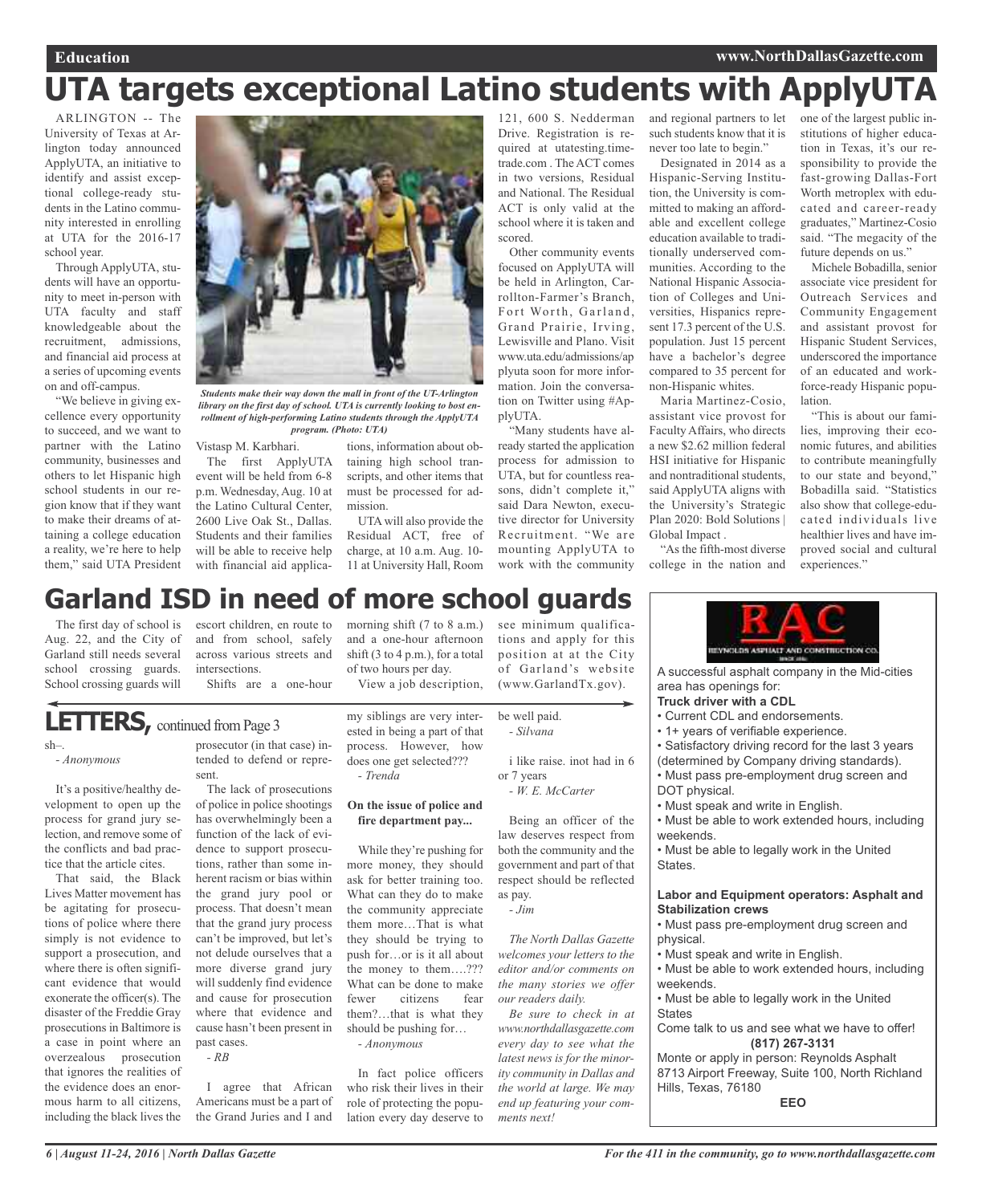## **Texas gets a wake-up call on levels of water waste in its cities**

SAN FRANCISCO, CA – Though Texas has had its share of natural droughts, the Lone Star State is wasting billions of gallons of water away every year. According to a review of the state's data by FluksAqua, the State of Texas loses a stunning  $156,000+$ Olympic-sized swimming pools of drinkable water every year at a cost of nearly \$400 million.

Compared to the State of Georgia who also tracks water leakage, Texans pay more for their lost water. On average, a Texan water customer will pay an extra \$38 per year to cover the water leaking from the existing infrastructure. Georgians pay \$25.36 per customer connection.

However, Texas is one of six States that recognizes the issue and actually requires reporting of water loss. Water leakage is impossible to escape entirely but an inefficient water supply means water is drained maturely.

The problem affects all communities large and small, with costs adding up quickly. The three biggest water losers are big cities: • Houston – 17.2 billion

gallons at a cost of \$80 million

• San Antonio – 10.5 billion gallons costing more than \$35 million

• Dallas – 10.2 billion gallons at a cost of \$38 million

Urban centers experiencing major losses is not surprising but smaller towns and villages are hit by bigger costs and ultimately bigger water bills.According to the data, some of the highest costs of water losses per customer are in small towns such as the City of Silsbee (\$322), the City of Groveton (\$242) and the City of Moulton (\$233).

All residents of Texas can check water loss information in their own municipalities by visiting www.faistonsite.com/agence79/FLU

from the environment pre-KS-USA/TEXAS/ Created by FluksAqua based on data collected by the Texas Water Development Board, the Texas Municipal League and the University of North Carolina at Chapel Hill, the interactive infographic can show water leakage information based on geographical location.

> "Texans can take some comfort in knowing that their water system is not unique – water leakage is a problem across the country," says Hubert Colas, president, FluksAqua Americas. "Having a system to properly track water losses is the first step in helping to contain and prevent leakage, but more resources are needed to maintain the water in the system."

> Based on reported numbers, most states are likely experiencing the same or larger losses but there is no unified system for collecting the information. It is the problem that everyone knows is happening but

there is little action to correct it. Texas may be wasting billions of gallons of water but they do require reporting from all their water utilities.

"Every State should be required to track their water losses and plan to improve

their infrastructure before there is a significant break in the system," explains Colas. "Water is not an unlimited resource and the issue of water leakage can no longer be ignored."

Water losses may actually make up a large amount of

water production costs. Water is taken from the environment, treated and pumped before being delivered which burns energy, uses chemicals and requires the building of facilities

See WASTE, Page 12

URED IN AN ACCIDI Let Us Get You The Help & Money You Deserve

Auto Accidents 18 Wheeler Wrecks Slip & Fall (214) 749-0040



We Also Handle Criminal Defense & Wills and Probate

**Gina Smith & Associates** 2141749-0040

Free Parsonol Injury Consultation



For the 411 in the community, go to www.northdallasgazette.com August 11-24, 2016 | North Dallas Gazette | 7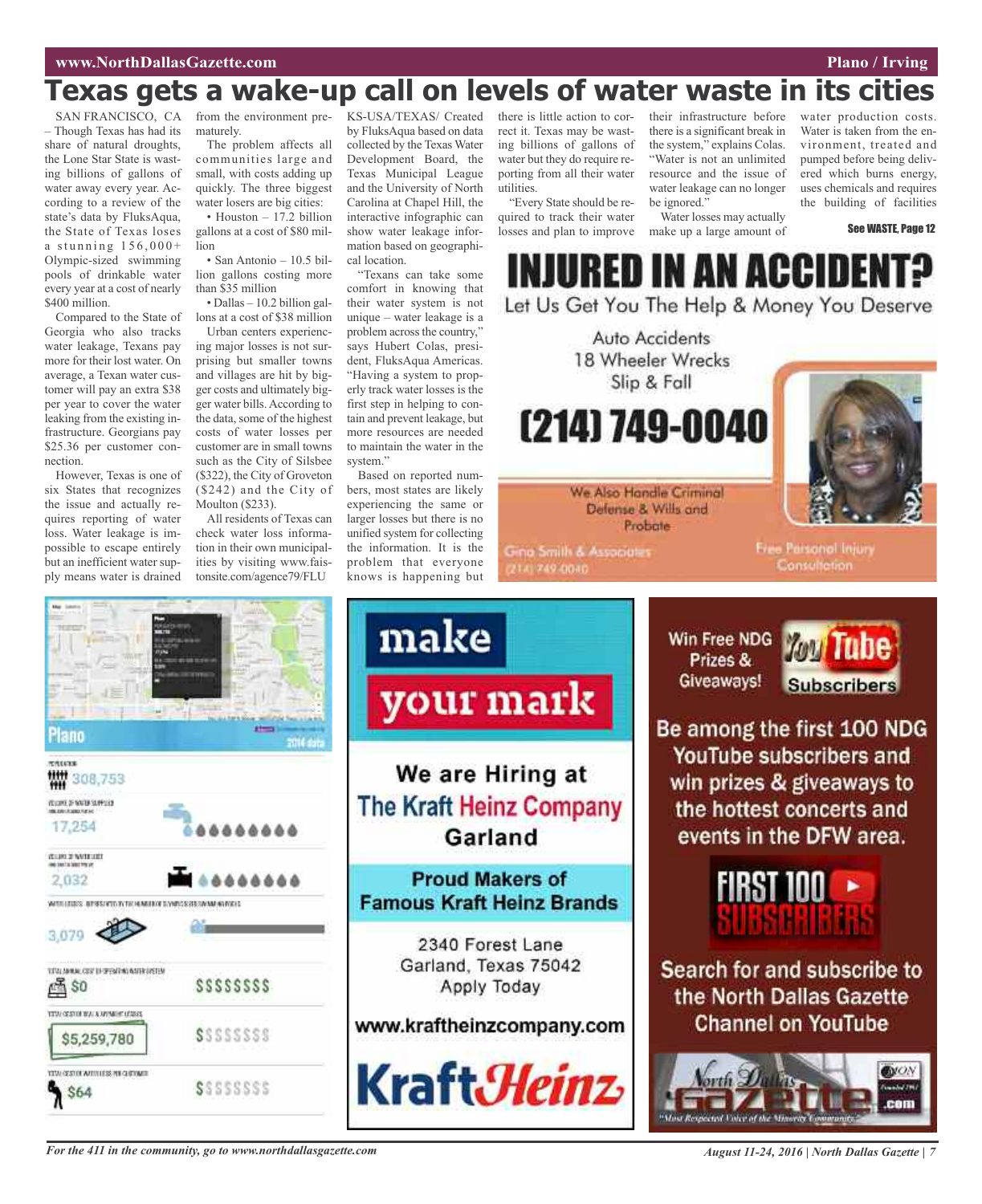#### **Community Briefs**

#### **DALLAS Harnessing Black economic power**

Local group is collectively providing a platform which will teach African-Americans how to better utilize their economic power. Participants include Film Producer|Director Ric Mathis with his film: Black Friday where investors, cast members, DFW Metroplex leaders, and others will lead an open discussion of how to take advantage of the community's \$2 Trillion spent collectively annually. Premiere Screening of the

movie Black Friday is Thursday, Aug. 25, doors open at 6 p.m. with the screening starting at 6:45 p.m. followed by Panel Discussion at 8 p.m. at the Magnolia Theatre.

#### **Veasey schedules Town Hall meetings for residents in Dallas and Tarrant Counties**

Congressman Marc Veasey, TX-33, invites all residents of Texas' 33rd Congressional District to attend a series of Town Hall Meetings, in Dallas and

Fort Worth, beginning August 16, to discuss current legislation and other issues of local concern. This event is free and open to the public.

The scheduled dates and locations are:

• Tuesday, August 16, a Dallas County Town Hall will be held at El Centro West Campus Community Room (3330 N. Hampton Road, Dallas, Texas 75212) from  $6 - 7:30$  p.m.

• Thursday, August 18, a Tarrant County Town Hall will be hed at All Saints Catholic Church Parish Hall

(214 NW 20th Street, Fort Worth, Texas 76164) from 6  $-7:30$  p.m.

> **GARLAND Cooling stations available at Salvation Army**

Weekdays Only 9 a.m. to 5 p.m. The Salvation Army has activated 14 area cooling stations where people may cool off for a moment or stay all day. The Garland area cooling station is located at 451 W. Avenue D.

See a complete list of locations at www.Salvation-ArmyDFW.org.



*The Salvation Army has been a force of relief in the U.S. for decades. Currently the organization is coordinating cooling stations for residents who need help dealing with the heat in Texas. (Photo;Raymond Wambsgans / Flickr)*

## **McKinney National Airport lands CareFlite helicopter base**

The McKinney National Airport announced Care-Flite, a nonprofit medical transportation provider, has chosen to base a portion of its operation at the city's airport. McKinney will be its seventh base in the DFW metroplex. CareFlite will bring 29 employees to the

airport and occupy three offices in an existing aircraft hangar. CareFlite will base one Bell helicopter at McKinney National Airport.

"We are excited to welcome CareFlite and their crew to our airport," said Ken Wiegand, McKinney National Airport Director. "The emergency services they provide will serve all of our citizens by making precious minutes count."

CareFlite's helicopter EMS responds to requests from hospitals, fire departments, EMS agencies and law enforcement. CareFlite has transported more than 900,000 patients by air and ground since its founding in 1979. CareFlite is sponsored by Baylor Scott & White, JPS Health Network, Methodist Health System, Parkland Health and Hospital and Texas Health Resources. CareFlite is the oldest joint-use air

medical provider in the United States and accredited by the Commission on Accreditation of Medical Transports Services (CAMTS).

"Our new McKinney base will bring CareFlite closer to its customers north and east of the DFW metroplex," said James C. Swartz, President and CEO of CareFlite.

"The agencies that rely upon CareFlite in northeast Collin, Grayson, Fannin and Hunt Counties will find quicker response times for their most critical patients."

# Make home repairs without breaking your budget.

### Borrow as little as \$500 for repairs or improvements.

#### Unsecured Home Improvement Loan

LEGACYTEXAS.

- . Not tied to home value or equity
- · Funds immediately available
- · Competitive fixed rate as low as 4.25% APR
- · No closing costs

#### Ready to get started?

Call 972.578.5000 800.578.9009 Hablamos Español - 972.801.5858



**GLENOER** www.FDIC

(2) ARC = Avenal Recentage Rite, Astod APE sup-term bend as delicities can be advantaged to make the about disclosion and a the constants wire beautility. APE, terms in the constant of the constant of the constant of the c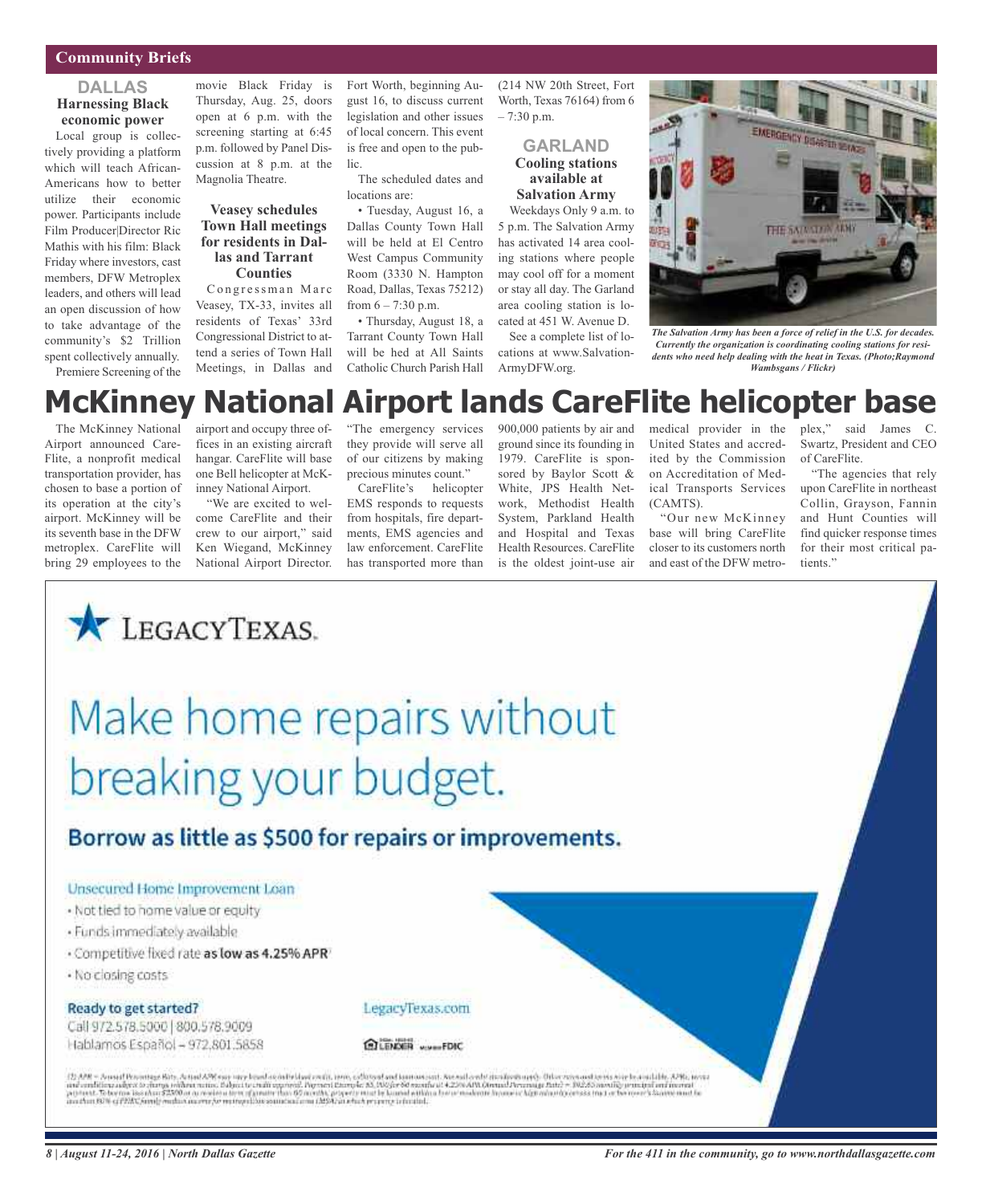# **Miss Sharon Jones! is a pure cinematic joy to behold**

By Dwight Brown NNPA Wire Film Critic

Sharon Jones & the Dap-Kings is a Grammy-nominated R&B band from Brooklyn. Their groove is funky like James Brown's. Jones' gyrations are as wild and ferocious as Tina Tuner's. The group's soul shakes and their lead singer's indomitable spirit blend into something very special, heartfelt and familial. When Jones is diagnosed with pancreatic cancer, it rocks the band's foundation. Her fight for life and that harrowing journey is what's on view in this very emotional and inspiring documentary titled, "Miss Sharon Jones!"

According to the American Cancer Society, for all stages of pancreatic cancer combined the one-year relative survival rate is 20 percent and the five-year survival rate is 6 percent. Blacks are more likely to be diagnosed with pancreatic cancer than Whites.

Jones is the lead singer and the star attraction of her group. Her ability to perform and record determines whether the artists she loves



can keep a roof over their heads and food on the table. She has a lot of responsibilities and a lot of reasons to want to beat her deadly illness. At just 4'11" she carries the weight of a mountain on her shoulders.

Jones' willingness to share her feelings, fears and her recollections of being told she was "too short, too fat and too dark" to have a successful singing career is never less than courageous. Her gutsy outlook on life puts viewers squarely in her corner. She's an everyday superwoman letting a lot of people ride on her cape.

In many ways, she is no different than others who undergo cancer treatments: sur-

gery, week-upon-week of chemotherapy, a loss of energy, loss of hair, doubts and despair. In other ways her experience is so unique because of her public life and a support system that consists predominately of friends and medical/healing practitioners and not her immediate family.

Veteran documentarian Barbara Kopple (Oscar winner, "Harlan County U.S.A." and "American Dream") takes the audience behind the scenes as this ultra-cool music group with an old school feel goes through hell and back. Kopple's efforts are aided by judicious editing (Anne Fratto, Jean Tsien) and illuminating cinematog-

raphy (Gary Griffin, Tony Hardmon, Kyle Kibbe).

For 94 heart-warming minutes, every emotion, every dramatic confrontation, setback and supportive gesture is on view. It's hard not to be touched by it all. It's as if Kopple's camera is an invisible friend that lets you hold Jones' hand along the way. Witnessing the singer's day-to-day battle is an extraordinarily humbling and enlightening experience. This personal story will

make you appreciate the very essence of life. By the end of the film, you'll desperately want Jones to recover, revive her career and make it back to center stage. Will she?

Bring a hanky and get blessed by a beautiful spirit. "Miss Sharon Jones!" is pure joy.

*Dwight Brown is a film critic and travel writer. As a critic he regularly attends*

*international film festivals including Cannes, Sundance, Toronto and the American Black Film Festi-*

*val. Read more movie reviews by Dwight Brown here and at DwightBrownink.com.*

### **North Dallas Gazette** The most popular source for entertainment events!

North Dallas Gazette is the fastest-growing destimation for DFW events, with more than 45,000 monthly enline readership, 10,000 weekly newspaper circulation, and 10,000 weekly acweletter readership! Partner with North Bailas Gazette, and let us get the word out about your upcoming event!



NORTH DALLAS BANK

### **MORTGAGE SOLUTIONS FROM** YOUR NEIGHBORHOOD BANK

· Refinance · Purchase · New Construction · Jumbo · First-Time Buyer HomeStart Program - Mortgage Assistance Program -Dallas MAP Official Partner

### DONALD ASHLEY NML5# 590443 d: 972.716.7379 | donald.ashley@ndbt.com

**ACCESS OUR SECURE APPLICATION:** https://www.ndbt.com/mortgage.php



### in downtown Garland. Show **A Closer Walk with Patsy Cline at the Plaza Theatre**

Julie Johnson stars as Patsy Cline in Mark Bell's critically-acclaimed production of A Closer Walk with Patsy Cline. This happy, loving tribute to Country music's most enduring superstar traces the legendary singer's rise from her hometown in Winchester, Virginia to the Grand Ole Opry, Las Vegas and Carnegie Hall. Patsy Cline defined the term "crossover hit" by dominating country, blues, pop and gospel charts simultaneously in the 1950s and early 1960s. A Closer Walk…features 21 of Patsy's greatest hits, including: Walkin' After Midnight, Sweet Dreams, I Fall to Pieces, Crazy, She's Got You, Seven Lonely Days and the title song, A Closer Walk with Thee.

A Closer Walk with Patsy Cline performs at the Plaza Theatre, 521 W. State Street

p.m. and Sundays at 2:30 p.m.Tickets: \$25 available at GarlandArtsBoxOffice.com, 972-205-2790 or in-person at the Granville Arts Center Box Office, open Monday-Friday, 10 a.m.-4 p.m. Tickets will also be avail-

dates/times: Nov. 11-20, Fridays and Saturdays at 7:30

able at the door of the Plaza Theatre, two hours prior to show time.

### **Labor Day festival in Galveston features craft beer and free beach concerts**

GALVESTON – There is still plenty of summer left to celebrate, and if you're a fan of music or a lover of beer, Labor Day weekend will be the perfect time to visit Galveston Island.

While you're enjoying summer's last hurrah amid Galveston's attractions and

relaxed beach vibes, don't forget to check out special events like the Brewmasters Craft Beer Festival – the largest craft beer festival in Texas!

The festival will take place Sept. 2-4 at Moody Gardens and will feature more than 400 craft beers

*Do you have an upcoming event? Contact NDG Entertainment at jbrewer@northdallasgazette.com*

with a celebration showcasing award-winning "brewmasters" at two signature events: the BrewLicious Beer & Food Pairing and the BrewHaHa Grand Tasting. Attendees can hoist their mugs while enjoying

See BEACH, Page 16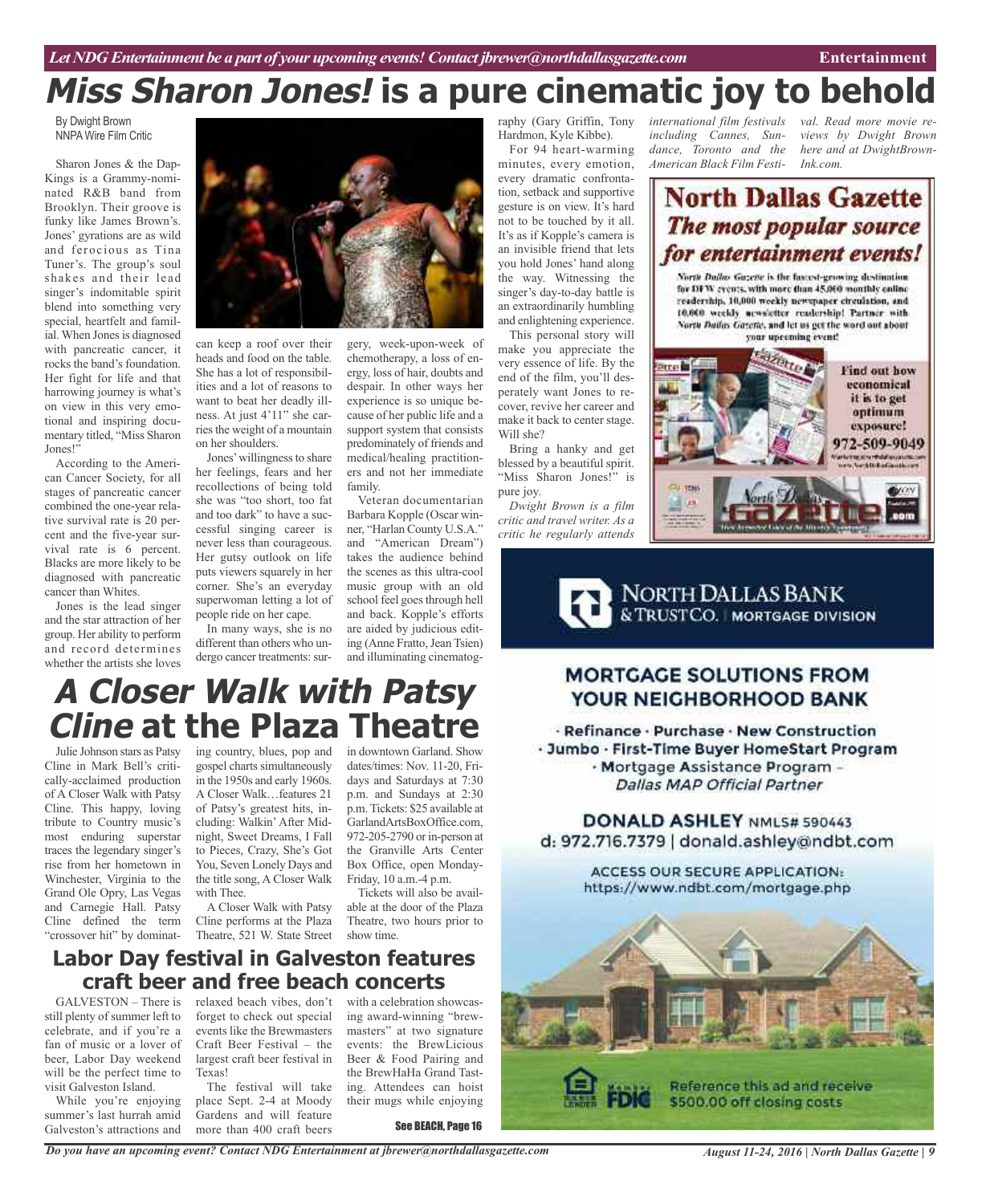Entertainment Too! *Let NDG Entertainment be a part of your upcoming events! Contact jbrewer@northdallasgazette.com* 

### **Dallas Children's Theater announces Fall 2016 Academy Classes, Aug. 29 - Nov. 18**

Dallas Children's Theater (DCT) calls all aspiring young actors to enroll in the most creative elective of the semester. All of DCT's classes focus on communication skills and collaborative problem-solving through performance techniques. Starting this fall, actor, director, and play-

wright Matt Lyle will teach program at DCT is truly one a Comedy and Sketch Writing and Performance course.

Lyle will call upon experiences fresh from Chicago with Second City and City Life Supplement as he guides teens through the world of sketch comedy writing. "The education

of the best of its kind in the country. They've been teaching improv for years, so there is an established interest in comedy performance," he said. Lyle has been connected with DCT since he interned here during his senior year of college.

As a young lad, I was obsessed with sketch comedy shows like SNL and The Carol Burnett Show, and always had ideas for sketches-but no outlet. There was no place to perform them, so I didn't write them," said Lyle. "I know



See DCT, Page 113

*Matt Lyle will be a featured instructor at this year's DCT Fall Academy. (Photo courtesy MattLyle)*

### **Garland Civic Theatre schedules auditions for upcoming show** Garland Civic Theatre has

scheduled auditions for Tenderly: The Rosemary Clooney Musical, a musical based on the life of Rosemary Clooney. The show is by Janet Yates Vogt and Mark Friedman. Tenderly… focuses on Rosemary Clooney in 1968 (age 40) as she recovers from her infamous on-stage breakdown.

Through flashbacks, Tenderly… charts her ascension from humble beginnings in rural Kentucky to Hollywood stardom, pill addiction and a triumphant second career. Classic songs alternate with scenes between Rosemary and her therapist.

The auditions will be held at the offices of Garland Civic Theatre, 2703 Na-

tional Place, Garland on Sunday, August 21 beginning at 1 p.m.Appointments, which can be made by calling the Garland Civic Theatre Office at 972-485-8884, are required for all auditions. Auditioners should prepare any Broadway-like ballad, Rosemary Clooney song or Sinatra-like song.Accompanist provided; no recordings

please. Bring sheet music, a headshot and resume to your appointment. Roles for the production are as follows:

Rosemary Clooney: female, 30+, the famous singer, charming, feisty, straightforward, and vulnerable. Not looking for someone to impersonate her, necessarily, but rather can communicate Clooney's

courage, strength and sense of humor. Seeking seasoned dramatic singer/actress who excels at a variety of musical styles.

Doctor: Rosemary Clooney's psychiatrist, 30+. Seeking a seasoned dramatic actor who can sing, move well and who can instantly convey a range of recognizable and believable charac-

ters. Actor will also play a wide variety of other roles, both male and female, including Bing Crosby and Frank Sinatra.

Kyle McClaran is directing this production. The music direction will be by Kevin Sutton, and the choreography will be byAbiAbel. The production dates are Oct.13-Nov. 5.





*NDG Entertainment Ticket Giveaway!!! Follow North Dallas Gazette on Facebook, Twitter and Instagram to keep up on all the latest!!!*

*10 | August 11-24, 2016 | North Dallas Gazette*

**Ticket Giveaway**

*Do you have an upcoming event? Contact NDG Entertainment at jbrewer@northdallasgazette.com*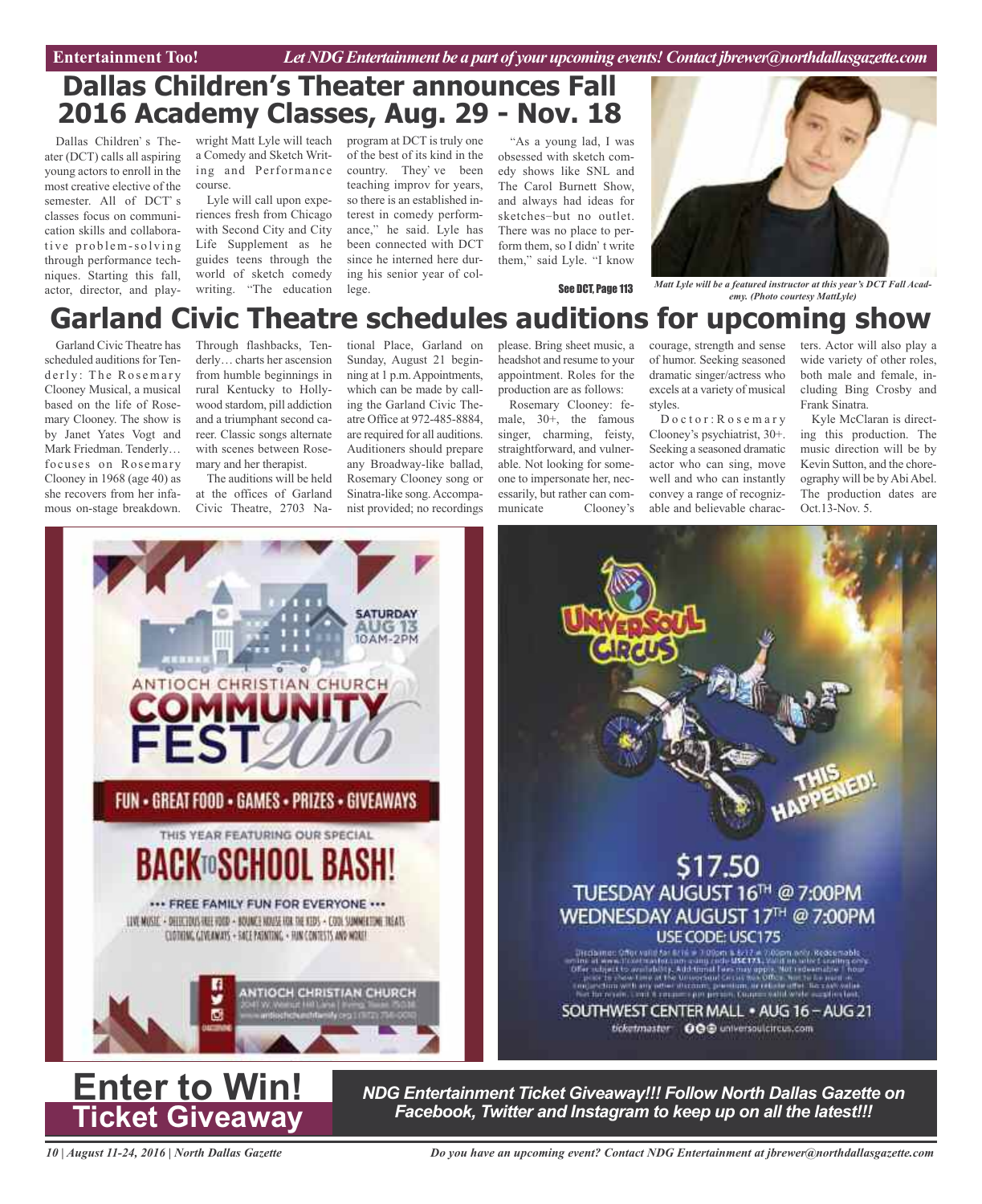## **When applying for that new job, interview the interviewer**

By Lucas Franco de Siqueira *NDG* Special Contributor

In the process of job hunting, forgetting to evaluate potential employers is common in job interviews. Interviewees focus on watching videos about the first impression and seeking to look as professional as possible for those moments. However, many times it is not just about the approval of the company, but it is about potential employees seeing the company as a valuable choice.

A senior executive at a Fortune 500 company, said: "You will be spending twelve, thirteen, even fourteen hours a day in your job at times. If you are in an environment where you don't feel comfortable, your productivity will suffer."

What the executive said applies to everybody. However, it is important to stress the relevance of this topic for people searching for entry-level jobs. Usually, college graduates, college seniors, and professionals seeking to change their areas have the feeling of running against time. There is anxiety to reach the next step of life, but



there is not much care about avoiding the stress of this phase turning into impulsiveness.

#### **Why evaluating the interviewer and the environment helps?**

Discovering more about the company, the job, and the possible coworkers will take pressure off of the hiring process. If the focus is solely on the performance or other's first impression, the anxiety will inevitably grow. The concentration cannot be on uncontrollable outcomes.

Interviewees tend to take all the responsibility for interviews going well. Thus, there is the elimination of so many variables that could play vital roles during these moments. Variables such as the kind of day that the interviewer is having, how the last interviewed made him feel, or

how useful the questions are.

If the preparation focuses on the best personal presentation, but also in learning as much as possible from the interactions with potential employers; Interviewees tend to let go of outcomes.

This mentality will help anyone carry less guilt when an interview does not go well. It becomes an experience and not a failure.

**Avoiding or accepting a mentality of abundance.**

Usually, the level of anxiety a person feels before an interview is related to how much the person values the opportunity.

When there is a belief that it is difficult to find jobs or the interviewee's self-confidence is low, each interview is highly valued.

In that scenario, the focus is on being approved.

However, if there is trust on the preparation and selfconfidence, every interview is differently valued. That is the surrendering of outcomes.

Consequently, there is a better chance of a positive interview because of natural confidence. That is the acceptance of the abundance mentality.

**The takeaway.** It is not wise to take a

job out of fear. It is different to be humble and hustle



### **We buy 1998-2006 Models**

- *• Must be in good running condition*
- *• Title must be free from liens*
- *• Easy steps to follow, hassle free selling processing. No ad posting, no games with dealership sales.*

*• Quick transaction, you get your*

*cash fast. We pay you on the spot.*

**Call today for appointment at your location 1-972-432-5219 Leave message if no answer, someone**

**will get back to you.**

of low self-confidence.

Interview the interviewer. Value yourself and your potential. Check if they are a good fit for your life just as they are doing

than to take a job because with you. It takes pressure off your back.

> You will spend a lot of your lifetime in the workplace. Choose wisely. Don't simply accept it out of pressure.



ETA FINE YOURNEE MEMBEREHT PLAN Ticketsurance

A TICKETSURANCE MEMBERSH P PLAN SUBSIDIZES THE COST OF FEES AND FINES RESULTING FROM AN ACCIDENTAL INFRACTION OF YOUR LOCAL OR STATE LAW

A TICKETSURANCE **PLAN CAN PROTECT** YOUR BUDGET FROM UNEXPECTED, **COVERED SITUATIONS** LIKE:



nen Ostiletalare Ofarbatuntzimaane Oktoportuurrus million which contains the first state we have all

ENVIRONMENTAL - ARCHITECTURE - ENGINEERING Cellco Partnership and its controlled affiliates doing business as Verizon Wireless (Verizon Wireless) proposes to build an 82-foot stealth monopole Communications Tower at the approx. vicinity of I-30, Garland, Dallas County, TX, 75041. Public comments regarding potential effects from this site on historic properties may be submitted within 30 days from the date of this publication to: **Trileaf Corp, Carolina,**

**c.castro@trileaf.com, 2550 S IH-35, Suite 200, Austin, TX 78704, 512-519-9388.**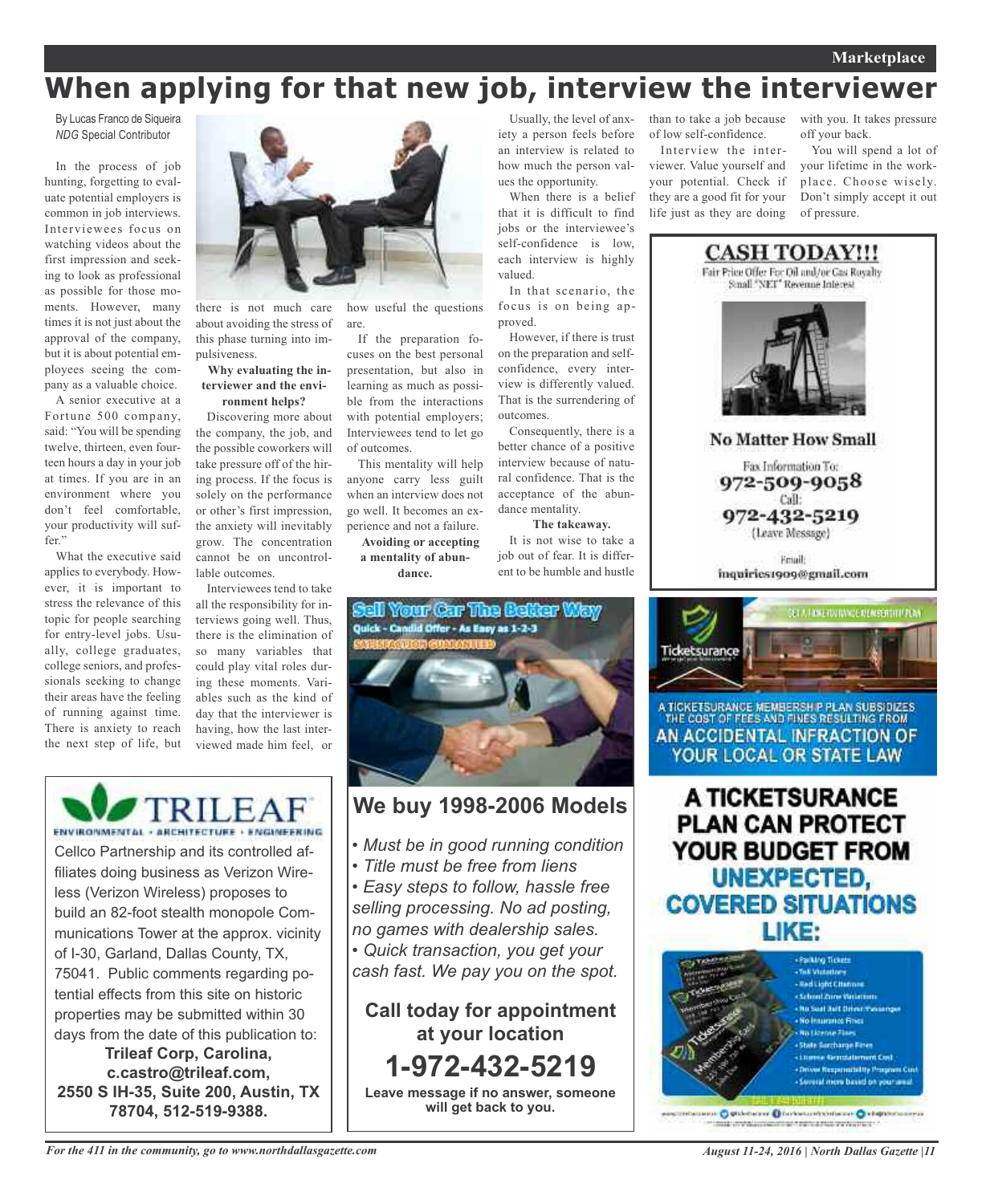### **Looking for the perfect job? You may have already found it**

What's your passion? Family? Gardening? Rock climbing?

Now think about where your job falls in your list of passions. For many, a job is just a means to an end – it provides money for an education, an SUV, a house and more.

But finding passion in your job – whether it's a clerical or professional position – is key to career success,says Nicole Smartt, author of "From Receptionist to Boss: Real-Life Advice for Getting Ahead At Work" (www.nicolesmartt.com).

"Everyone can achieve a

great career," says Smartt, touting a nose-to-the-grindstone focus to overcome workplace obstacles that keep you from climbing the ladder to more responsibility and a higher salary.

"When you are enthusiastic about what you do, the stress, challenges and bumps in the road are easier to overcome. Passion serves as a driver, the thing that sustains you when things get tough."

Smartt knows from experience. She rose from receptionist at a Northern California staffing agency to becoming co-owner and vice president at Star Staffing in

Petaluma, Calif., demonstrating how finding that passion and tapping into your strengths can ultimately pay off.

"I committed to being the best receptionist I could be," Smartt says. "By committing to being the best and channeling the positive, you can create your own destiny."

Smartt offers a few suggestions to help you find the passion in your job and start you on the path of your employment destiny:

• Everything is a learning experience. Be observant, ask questions, listen to the

future.

answers, take notes and read a lot. "Become a sponge," says Smartt. "Absorb as much information as you can." And don't be afraid to let hard work trump a traditional education. That doesn't mean you should forego college – but she recommends you don't limit your options on schooling alone. "If you want something, fight for it," Smartt says.

• Know your strengths. Figure out what you're good at. Are you creative, competitive, outgoing – or all of the above? How do those

See JOB, Page 13

#### (2009), Ross and Margot News and Eugene Robin-P e r o t (2008), J e rry Gilmore (2007), Ruben Esquivel (1992), Tom Vandergriff (1985), J. Erik and Margaret Jonsson (1974)

**JORDAN**, continued from Page 2

and Joe Dealey (1967). In addition to Ms. Jordan, DFWHC will also honor the Young Healthcare Executive of the Year and the Kerney Laday, Sr. Trustee of the Year during the Oct. 18 luncheon.

In support of the luncheon's theme "Up for Debate: The Presidential Elections," keynote speakers Tucker Carlson of FOX

 $s$ a qua.com/en/qa/) is uniquely 'searchable'so that water professionals can review the full string of conversation about a specific

It is also anonymous so that water professionals can obtain exceptional peer-topeer advice without disclosing which system they are working to improve.

topic or concern.

son of The Washington Post will discuss what is sure to be one of the more energetic presidential elections in U.S. history. The great Carlson/Robinson debate will be moderated by Lauren Silverman of KERA News.

The event is sponsored in part by Hall Render and CampbellWilson, LLP. Tables of 10 are \$1,100 and individual tickets are \$150. For information, please contact Chris Wilson at 972-719-4900 or chrisw@dfwhc.org.

Drivers: Owner Operators! Home Daily, Benefits! CDL-A, 1Yr. Exp, Great Driving Record, Pneumatic Tank & End Dump. sunsetlogistics.com **817-589-1455 or 888-215-4285**

WASTE, continued from Page 7

with extra capacity. In addition, there is the indirect cost of carbon emissions. For example, the energy to supply water to California corresponds to 19 per cent of all electricity consumed in the state. Overall, producing usable water consumes about three percent of all electricity in the U.S.

"The geographical size and multiple climate zones means Texas weather can vary greatly from one county to another," explains Colas. "This means precipitation patterns are such that little rain falls in areas like El Paso while Dallas enjoys a more moderate amount. Water supplies can be stressed when precipitation does not fall equally across the state."

Taking steps to conserve now means the state can help manage droughts in the

There is still work to be done as the infrastructure ages, energy costs increase and more regulations change the requirements for safe drinking water, while water revenues do not keep up with all issues to resolve. Texas can deliver improvements but there needs to be a change in attitudes towards water. Conservation means using this precious resource as efficiently as possible.

**NEWS,** continued from Page <sup>1</sup>

kins and Sidnee King worked at the "Michigan Chronicle."

Black-owned newspapers are businesses and employers that continue to serve the economic development interests of Black communities. As the economy in the United States continues to rebound from economic stagnation and recession under the leadership of the first African American President, it should also be a national priority to ensure the advancement of the economic well-being of Black families, businesses, and communities.

In the face of historic, political opposition led by the Republican-controlled Congress, President Barack H. Obama, has achieved leadership success in restoring and revitalizing the U.S. economy. In particular, the automotive industry has set new records this year in automobile sales. Thus, we note, with appreciation, those companies in the automotive sector that have been supportive of the NNPA during these difficult and challenging times.

General Motors brands continue advertise with the NNPAand as a consequence contributes to the sustainability of the Black Press in America. In particular, Chevrolet has been outstanding in its support of Discover the Unexpected scholarships as part of the current NNPA fellows program. Chevrolet also increased its advertising with many NNPA newspapers this year. It is our hope that this successful pilot program will be continued and even expanded in the upcoming academic year.

Long live Black-owned newspapers and the struggle for freedom, justice and equality. Yes, Black-owned newspapers surely do matter.

Learn more about the Discover the Unexpected (DTU) program at http://www.nnpa.org/dtu/ and use the hashtag #DiscoverTheUnexpected on Twitter. Follow us on Twitter @BlackPressUSA and @NNPA\_BlackPress and like our Facebook page at NNPA Black Press.

*Dr. Benjamin F. Chavis Jr., is the President and CEO of the National Newspaper Publishers Association (NNPA) and can be reached for national advertisement sales and partn e rs h i p p ro p o s a ls a t dr.bchavis@nnpa.org and for lectures and other professional consultations at: http://drbenjaminfchavisjr.wix.com/drbfc.*

FluksAqua, a free, practical and moderated Q&A forum specifically designed for operators of drinking water distribution, water, and wastewater treatment plants, is online and actively answering important peerto-peer technical questions from water professionals.

The FluksAqua Forum (available at www.fluk-



TxDOT, Dallas County Public Works, and the Cities of Dallas, Fort Worth, Richardson and Mansfield (plus many others), we have a strong backlog of work in the highway market locally. We are currently hiring for the following positions: **Form Setters (Paving, Structures, Underground)**

- **Finishers (Paving)**
- **Laborer (Earthworks, Paving, Underground)**
- **Paving Machine Operator**
- **Excavator Operator**
- **Loader Operator**
- **Motor Grader Operator**
- **Roller Operator**

 **CDL Drivers (Water Truck, Fuel Truck, End Dump Truck)** Available: multiple openings

Rate: Negotiable

Must have own transportation

Years of Experience required will vary, from 6 months to 2 years (depending on position)

**Physical and Drug Screen Required**

**Must have a Clear Background**

**Must be at least 18 years old (CDL Driver, 21 yrs)**

**Must apply in PERSON, Monday – Friday from 8am to 11am @ 10605 Harry Hines Blvd. Please visit our website: www.edbellconstruction.com/careers Or email your resume to: careers@edbellconstruction.com**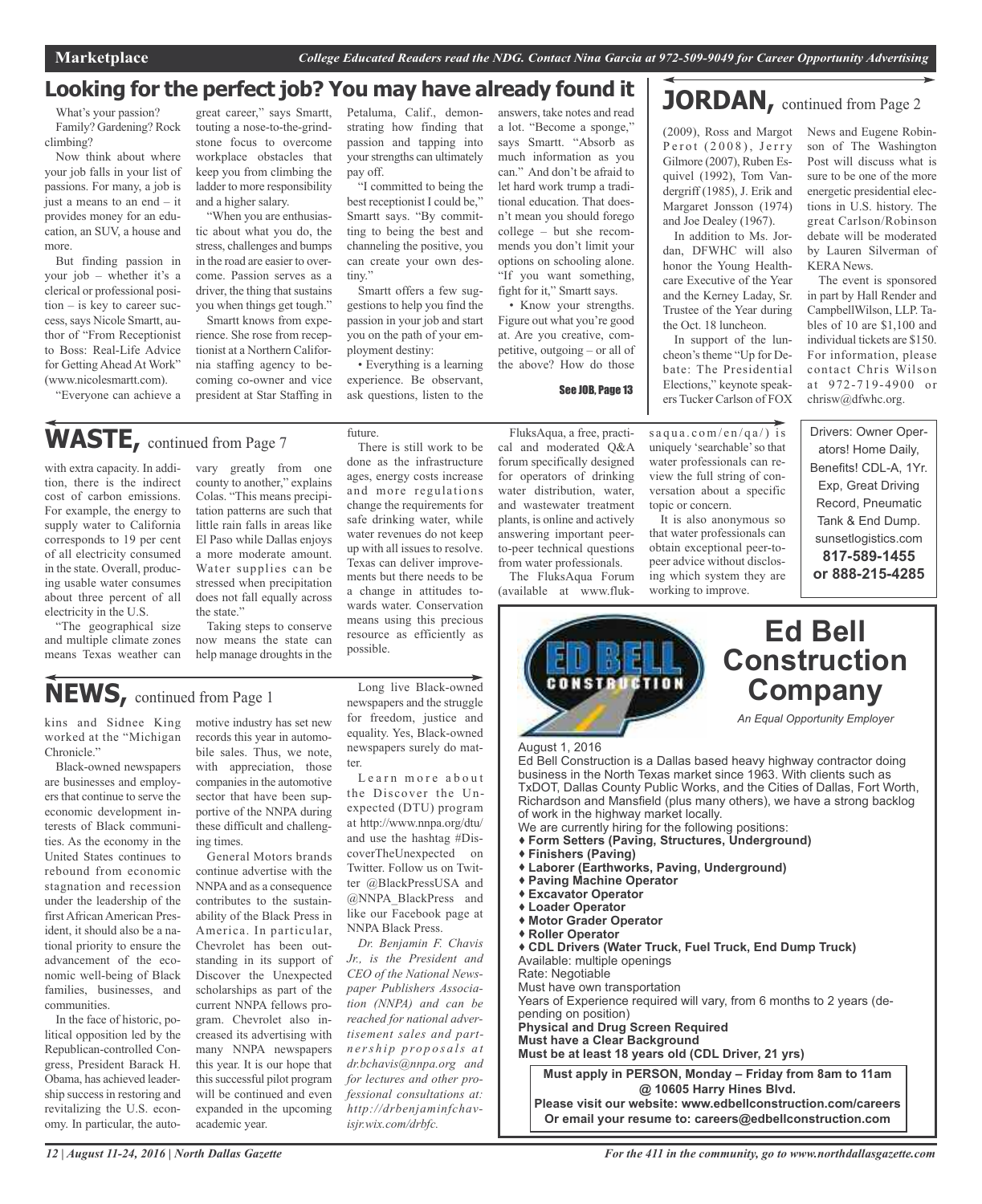#### *On a quest for qualified candidates? Contact Nina Garcia at 972-509-9049* **Career Opportunity**

### **JOB,** continued from Page <sup>12</sup>

strengths translate to your job? Also be prepared for those strengths to change over the course of your working life or to find strengths you didn't know you had.

• Stay focused. Being disciplined and making sacrifices to achieve your goals is important. " 'No' is the oneword secret to staying on track," Smartt says.

• Surround yourself with great people. Find a mentor who readily offers help, guidance and support. "If you want greatness in your life then you need to surround yourself with great people," Smartt says.

• Let your engagement at work and happiness show. "Find little things about your job that you really enjoy, and do them very, very well," Smartt advises. "Make sure you bring all of your skills to your work. You'll find you enjoy it because you're good at it."

Smartt says people often become frustrated at a job, and instead of trying to make that situation better, they look elsewhere figuring the next job somehow will be the answer. That's not always the case.

"It's easier to find a perfect attitude than it is to find

a perfect job," she says. *Nicole Smartt, author of "From Receptionist to Boss: Real-Life Advice for Getting Ahead At Work" is coowner and vice president of Star Staffing in Petaluma, Calif. She also is co-founder*  $of the Petaluma Young Pro$ *fessionals Network and was the youngest recipient of the "Forty Under 40" award given by the North Bay Busi-*

cultures, instilling an early appreciation of literature, art and the performing arts in tomorrow's artists and patrons.

### DCT's state-of-the-art **DCT,** continued from Page <sup>10</sup>

there are lots of young people out there in the same boat as I was, and I hope this class can be an outlet for their creativity.

K. Doug Miller will continue as Director of Musical Theater for the DCT Academy. "My curriculum is different than other theaters and studios offering musical theater classes because my students will get equal training time in all three musical theater arenas: singing, dancing, and movement. It's my job to produce true triple threat performers that are competent in each discipline." He adds that it is never too early to start preparing each student for college auditions and for a "life upon the wicked stage." Even if students decide not to choose performing as a career path, Miller said the confidence they learn in these classes will be something they can use the rest of their lives.

All Academy Classes are taught by DCT Theater Professionals. Under their guidance and instruction, students will go through 11 to 12 weeks of training, culminating in a performance on the DCT stage utilizing the skills they develop in class. Children as young as 3 ½ years old up through high school seniors will have the opportunity to develop and refine skills in classes structured by both age and experience level. Students will build a foundation of technically sound characterizations, acting and singing, and experience on stage.

Rosewood Center for Family Arts provides beautiful space for actors of all ages. While classes sell out each session, there is still time to enroll. Fall classes run August 29 November 18, 2016. Tuition ranges from \$275 - \$300. For more information about DCT's classes, contact DCT Education Associate Terry Feagin at 214-978-0110 x 139 or terry.feagin@dct.org. Also visit www.dct.org for additional information about DCT's Academy.

**Classes being offered this fall include:**

•Pre-K(Ages 3½to 5)

- Drama Level 1 (Kindergarten and 1stGrade)
- •Drama Level 2 (Grades 2&3)
- •Intermediate (Grades 4-6) • Teen Conservatory (Grades 7

and up) • Teen Scene Opportunities **DCT Musical Theater with K. Doug Miller:**

•Musical Theater 1 (Grades 4 6) •MusicalTheater2(Grades5 6) •MusicalTheater3(Grades5 7)

• Advanced High School Musical Theater Class (Grades 9 12)

• Broadway Song & Dance (Grades 4 and up)

•DCTGLEE(Grades 5 and up) Find out more information about Matt Lyle at www.mattlyleplays.com.

Dallas Children's Theater features paid professional actors performing for an annual audience of 250,000 young people and their families with 12 mainstage productions, a national touring company, and an arts-in-education program. As the only major orbridges of understanding between generations and

#### **North Dallas Gazette is looking for a Writer / Stringer in the Irving Area.**

Candidate would cover Irving City Council Meetings & Irving ISD Board Meetings.

Also, Candidate would be a contributing writer, submitting general interest stories from the Irving area.

Interested?

**Send resume and writing samples to: inquiries1909@gmail.com**

### **Experienced Print & Web advertising Indoor sales.**

12.00 to 15.00 per hour against commission. Candidate must have 3 years of Verifiable experience. Must be able to sell minority Media, Print & Web 25 to 30 hours weekly. Must be highly motivated and a Self-Starter.

**ONLY EXPERIENCED ADVERTISING CANDIDATE SHOULD APPLY.**

Send Resume to: **Inquiries1909@ gmail.com** Or leave message @ **972.432.5219**



**GARLAND** 

**Attention Suppliers of Goods, Services and Construction**

**Review Competitive Opportunities at www.bidsync.com**

**www.garlandpurchasing.com**

**972-205-2415**



**DO YOU WANT AN EXCITING AND REWARDING CAREER?**

**PURSUE A CAREER AS A POLICE OFFICER OR FIREFIGHTER!**

• Competitive wages<br>• Array of benefits<br>• Education incentive pay<br>• ...and more

REGISTER ONLINE TO TAKE THE CITY OF IRVING'S NEXT CIVIL SERVICE ENTRANCE EXAM

*www.cityofirving.org*

*The City of irving does not discriminate on the basis of race, sex, religion, age or disability in employment or the provision of services.*

**Statewide African American Press\Association is seeking a statewide sales representative.**



The Texas Publishers Association is seeking a statewide sales representative to

represent the overall sales objective for the organization. Individual must have a proven sales track record with local and regional sales strategies.

Also the individual must be:

- A self-starter
- Have excellent written and verbal communication skills
- A visionary
- Professional

• Have excellent organizational skills Previous advertising agency and direct sales experience a plus. Position is commission based.

Serious inquiries only. **Please email resume to inquiries1909@gmail.com or leave a message for the position at 972-432-5219.**

ganization in Dallas focusing solely on youth and family theater, DCT builds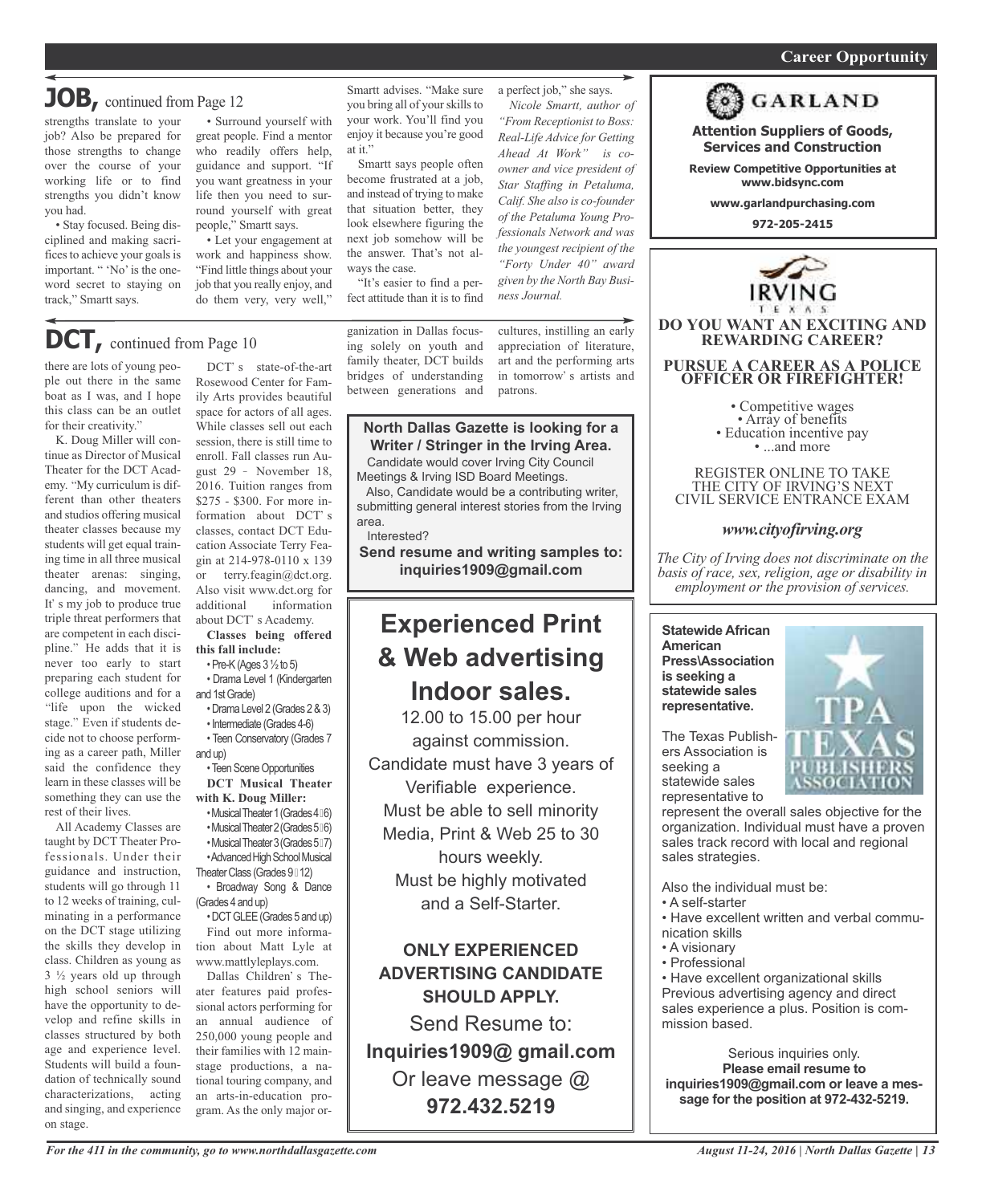#### **BETHEL BIBLE FELLOWSHIP, CARROLLTON (A PLACE TO BELONG)**

**August 14, 9:45 a.m.** You're invited to our Sunday Morning "Prayer and Meditation" followed by Morning Worship Service at 10 a.m. See what God is doing through and with us; you will be blessed.

#### **August 17, 7 p.m.**

Join us in Wednesday's Prayer and Bible Study Class with Senior Pastor Woodson and Pastor Brenda Patterson teaching a series on "Design for Discipleship, Book 4, Chapter 2." Spiritual maturity is God's desire for you. It's Time to Grow; Ephesians 4:12 & 13.

Dr. Terrance Woodson, Senior Pastor 1944 E. Hebron Parkway Carrollton, TX 75007 972-492-4300 www.bethelbiblefellowship.org

#### **CHRIST COMMU-NITY CHURCH IN RICHARDSON**

 $\mathcal{L}_\mathcal{L}$  , where  $\mathcal{L}_\mathcal{L}$  , we have the set of the set of the set of the set of the set of the set of the set of the set of the set of the set of the set of the set of the set of the set of the set of the set

#### **August 14, 8:45 a.m. and 11 a.m.**

You're invited to our Morning Services as we worship, honor and praise God for His blessings.

#### **August 17**

Join us at 12 Noon with Rev. Viveca Potter teaching on the Word of God; come back at 6:45 p.m. for Corporate Prayer and stay for Senior Pastor Autry at 7:30 p.m. teaching the Word of God. Our youth will come for Food and Fellowship at 7 p.m. followed by Bible Study at 7:30 p.m.

Dr. Terrence Autry, Senior Pastor 701 Centennial 972-991-0200

Richardson, TX 75081 www.Christcommunityrichardson.org

 $\mathcal{L}_\text{max}$  , we have the set of the set of the set of the set of the set of the set of the set of the set of the set of the set of the set of the set of the set of the set of the set of the set of the set of the set of

#### **FELLOWSHIP CHRISTIAN CENTER CHURCH IN ALLEN "THE SHIP"**

#### **August 14, 8 a.m.**

You're invited to join us at our main campus at 200 West Belmont Drive for Morning Worship Services followed by our Sunday Worship Services at Bolin Elementary School in Allen, Texas 75002, you will be blessed.

#### **August 17, 12 p.m.** Join us in our Wednes-

day's 12 Noon-Day Live, Prayer and Bible Study and/or our Wednesday Night Live, Prayer and Bible Study at 7 p.m. to learn more about God's Word at the Joycie Turner Fellowship Hall, 200 West Belmont Drive in Allen. Be encouraged by God's plan for your maturity and His glory; and most of all, be prepared to grow.

Dr. W. L. Stafford, Sr., Ed. D.

Senior Pastor 5705 Cheyenne Drive at Bolin Elementary **School** in Allen 75002 for Sunday Morning Worship and the Admin. Building Address is 200 W. Belmont Drive Allen, TX 75013 972-359-9956 www.theship3c.org  $\overline{\mathcal{L}}$ 

#### **INSPIRING BODY OF CHRIST CHURCH, Let's Go Fishing! MATTHEW 4:19**

**August 14, 7:30 and/or 11:30 a.m.** You're invited this Sunday as we praise, worship, honor and magnify God's Holy name.

**August 15, 7 p.m.** Join us in Monday School as we grow in God's Word and learn what God has to say to us.

Pastor Rickie Rush 7701 S Westmoreland Road Dallas, TX 75237 972-372-4262

www.Ibocchurch.org  $\overline{\phantom{a}}$  , which is a set of the set of the set of the set of the set of the set of the set of the set of the set of the set of the set of the set of the set of the set of the set of the set of the set of the set of th

#### **MT. OLIVE CHURCH OF PLANO (MOCOP)**

**August 14, 10 a.m.**

Join us for Worship Service as we praise and worship God for His Honor and His glory; and don't forget to comeback at 7 p.m. for our Brazilian Church.

#### **August 17, 7 p.m.**

You're invited to our Wednesday's Bible Study class; you will learn what God has to say to us. Come to be encouraged by God's plan for your spiritual growth and His glory.

Pastor Sam Fenceroy Senior Pastor and Pastor Gloria Fenceroy 300 Chisholm Place Plano, TX 75075 972-633-5511 www.mocop.org  $\overline{\phantom{a}}$  , which is a set of the set of the set of the set of the set of the set of the set of the set of the set of the set of the set of the set of the set of the set of the set of the set of the set of the set of th

**SHILOH MBC IN PLANO (WHERE COMMUNITY BECOMES FAMILY)**

Investors Liquidation Sale: **Laurel Land Cemetery Burial Plot For Sale (one space) Section # 3, Space # 15, Lot # 20**



Laurel Land Cemetery charges for cost of single Plot: \$3995.00 Discount Amount, if you act right away: <\$1745.00> (your savings) Your Cost: \$2250.00

> **Call Today! 972.432.5219** (leave message,if no answer)

**August 14, 8 a.m. And 11 a.m.**

Join us for Worship Services and fellowship as we give God all glory, honor and praise.

#### **August 14 – October 10, 2016**

You're invited to our Shiloh Bible Institute - Fall Classes. The cost is \$15 per class and is open to members, family, and friends interested in learning about the Bible. Click here for more information and online registration.

**August 17, 7 p.m.**

You're invited to our Wednesday's Bible Study to learn more about God's Word. Come and be encouraged by God's plan for your maturity and growth; it's all for His glory and His honor.

Our church ministries offer opportunities for motivation and growth; join us and see.

Dr. Isaiah Joshua, Jr. Senior Pastor 920 E. 14th Street Plano, TX 75074 972-423-6695 www.smbcplano.org



www.**IRSsafe**.com

NDG now has a "Special Advertising Package"for churches and non-profit organizations that need to let the community know about your Special Event.

### Opportunity You Can Measure...

#### **Church Events**

- Church Anniversary
- Pastor's Anniversary
- Women's Day
- Men's Day

#### **Non-Profit Org. Events**

- Fundraisers
- (Concerts)
- Special Events
- (Personal or Community)

### Special Rate \$199

(Black & White, per insertion) Ad size - 4.905"x 6"(Quarter Page, B&W) (NOTE: Color Ad \$75 extra per inserion) Production disclaimer - NDG ad meake-ready is not included in promotion. Layout/production of "copy ready"ad will be a nominal extra cost. E-mail ad copy to: Marketing@NorthDallasGazette.com or call our Marketing Department today! 972-509-9049



#### **Church Happenings www.NorthDallasGazette.com**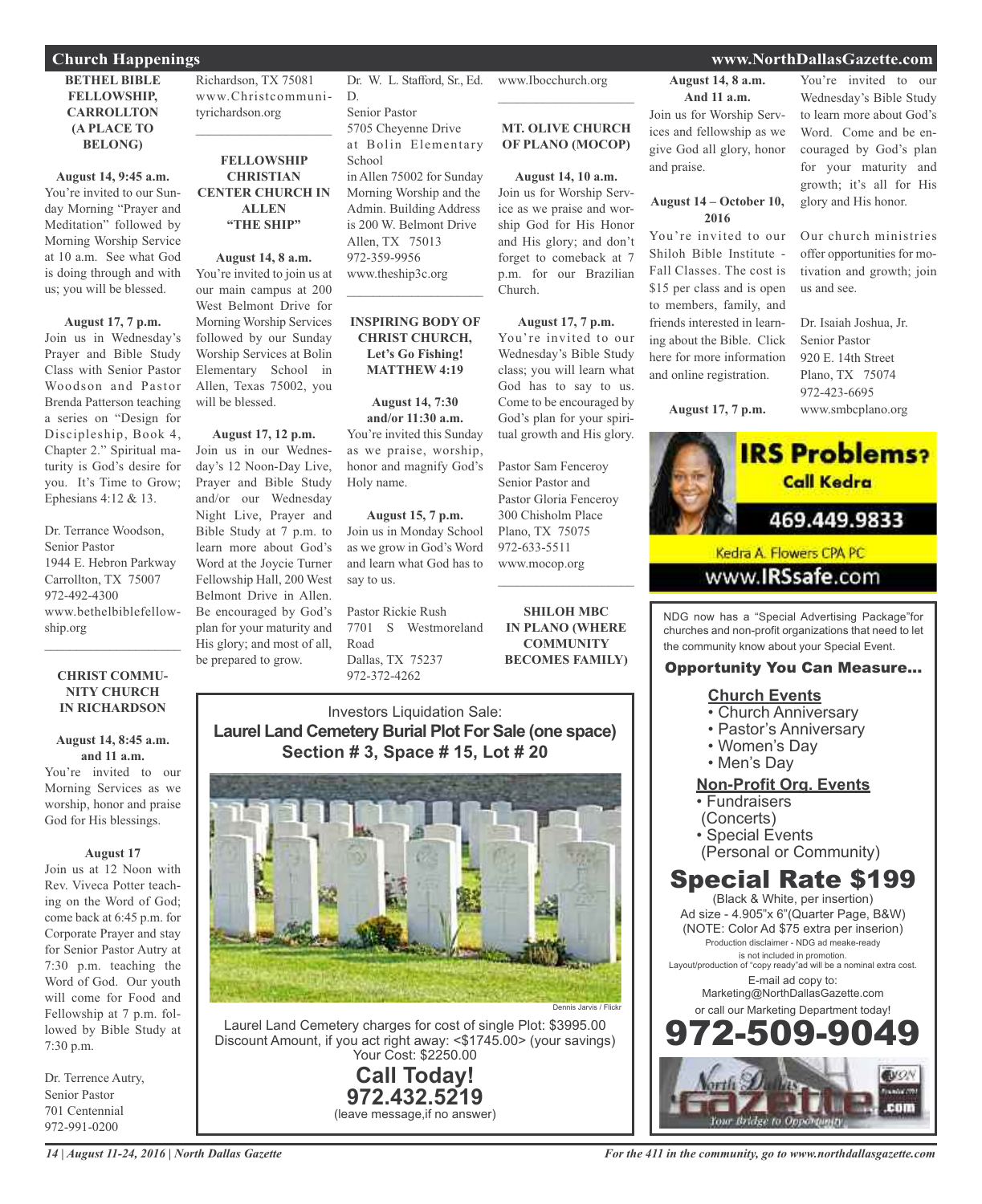

*Send email to: businessoffice@ northdallasgazette.com to sign up for Sister Tarpley's weekly electronic newsletter.*

**Christian One-Liners:** Don't let your worries get the best of you; remember Moses started out as a basket case.

Some people are kind, polite, and sweet-spirited, until you try to sit in their church pew.

Many folks want to serve God, but only as advisors. It's easier to preach ten sermons than it is to live one.

The good Lord didn't create anything without a purpose, but mosquitoes come close. When you get to your wit's end, you'll find God lives there too.

People are funny; they want the front of the bus, the middle of the road, and the back of the church.

Opportunity may knock once, but temptation bangs on your front door forever. Quit griping about your church; if it were perfect, you couldn't belong.

If the church wants a better pastor, it only needs to pray for the one it has. God Himself does not propose to judge a man until he is dead. So why should you? Some minds are like con-

crete, thoroughly mixed up and permanently set. Peace starts with a smile.

I don't know why some people change churches; what difference does it make which one you stay home from?

A lot of church members who are singing "Standing on the Promises" are just sitting on the premises.

We were called to be witnesses, not lawyers or judges. Be ye fishers of men. You catch them - He'll clean them.

Coincidence is when God chooses to remain anonymous. Don't put a question mark where God put a period.

Don't wait for six strong men to take you to church, before you go.

Forbidden fruits create many jams.

God doesn't call the qual-



reflect on the past with **Historical Perspectives from Sister Tarpley** Hear what it was like growing up in <sup>a</sup> very different Dallas when Booker T. Washington was <sup>a</sup> black school. Sister Tarpley graduated frm there and went on to college and later became <sup>a</sup> city councilmember in Carrollton.

North Dallas Gazette takes a moment to





ified, He qualifies the called. God grades on the cross, not the curve.

God loves everyone, but probably prefers "fruit of the spirit" over "religious nuts!" God promises a safe landing, not a calm passage.

He who angers you, controls you! If God is your Co-pilot - swap seats! Don't give God instructions -- just report for duty!

**Things to ponder**

The task ahead of us is never as great as the Power behind us. The Will of God never takes you to where the Grace of God will not protect you.

We don't change the message, the message changes us. You can tell how big a person is by what it takes to discourage him.



*Gazette, celebrating Sister Tarpley's 75th birthday*

**MT. OLIVE CHURCH OF PLANO** 300 Chishoim Pl. Plano, TX 75075 972-633-5511 Answers you need, Hope for today is waiting for you... · Sunday School for all ages 8:30 am · Sunday Morning Prayer  $9.30$  am · Sunday Service  $10:00$  am · Wednesday Night Service 7:00 pm Pastor Sam Fenceroy **BASTOR** Gloria Fenceroy www.mocop.org Radio Programs

"Vision & Truth Live" Call Pastor Sam ry Sun. 9:00pm-10:00pm<br>RD 103.7 FM THE WORD



The best mathematical equation I have ever seen: 1  $\cos s + 3$  nails= 4 given.

The Blessings in "No": I asked God to take away my pride. He said, "No." It is not for me to take away, but for you to give up.

I asked God to make my handicapped child whole. He said, "No." The spirit is whole, the body is only temporary.

I asked God to grant me patience. He said, "No." Patience is a byproduct of tribulations; it isn't granted it is earned.

I asked God to give me happiness. He said, "No." I give you blessings, happiness is up to you.

I asked God to spare me pain. He said, "No." Suffering draws you apart from worldly cares and brings you closer to me. I asked God to make my spirit grow. He said, "No." You must grow on your own, but I will prune you to make you fruitful.

I ask for all things that I might enjoy life. God said, "No." I will give you life so that you may enjoy all things.

I ask God to help me LOVE others as much as He loves me. God said . . . Ahhhh, finally you have the idea!









Īsiah Joshua, Jr. *Tustov* 

SMBC: A church Focused on Excellence while Teaching the Word. Preaching the Gospel, Reaching the World

Worship Times: 8 and 11 a.m. Sunday School: 9:45 a.m. Mid-week: Wednesday at 7:00 p.m. Youth Church: Every 3rd, 4th, and 5th Sunday at 10:45 a.m. AWANA: Wednesday at 6:30 p.m. Contact Information: 972-423-6695 www.smbcplano.org

*For the 411 in the community, go to www.northdallasgazette.com*